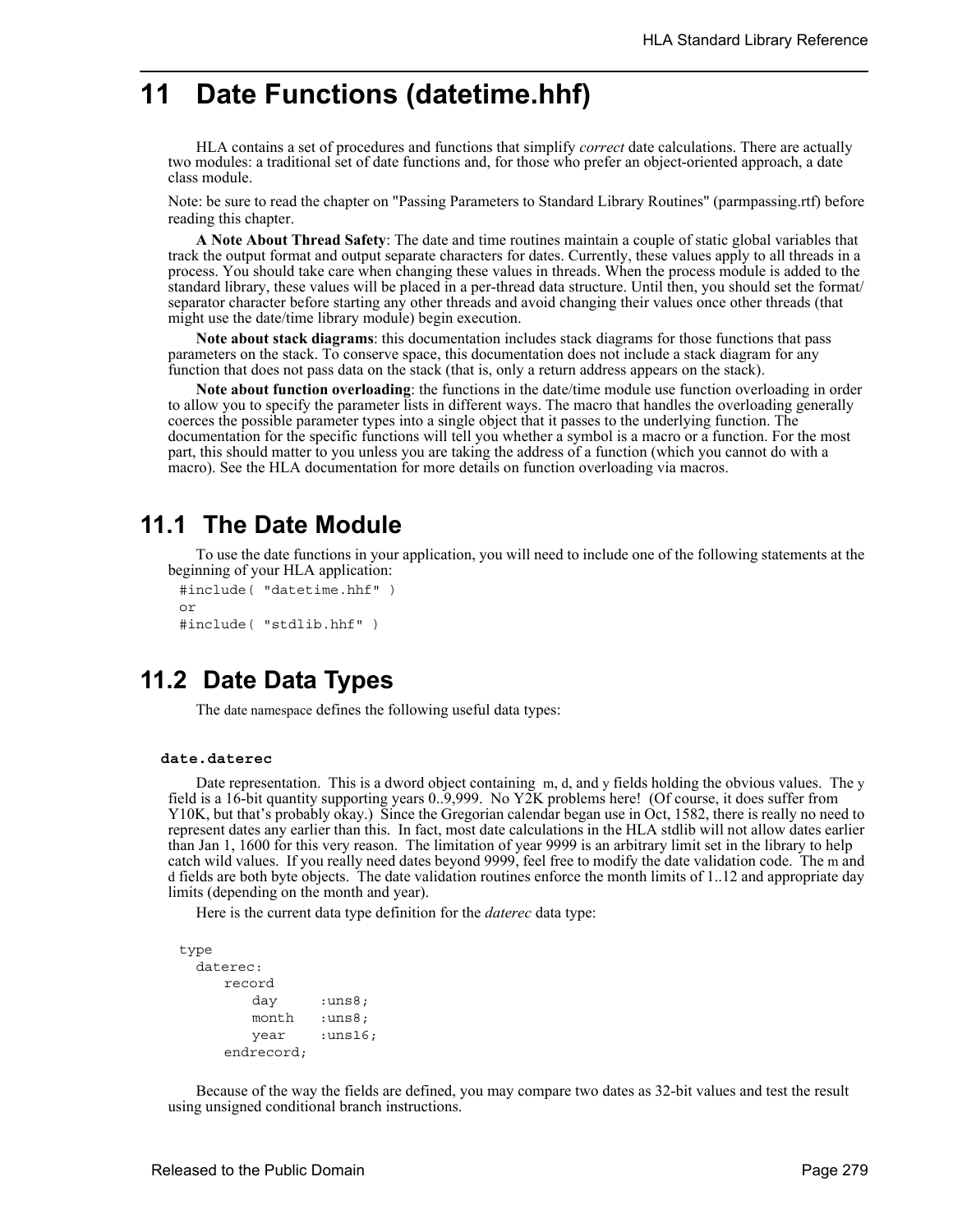#### **date.outputFormat**

This is an enumerated data type that defines the following constants:

mdyy, mdyyyy, mmddyy, mmddyyyy, yymd, yyyymd, yymmdd, yyyymmdd, MONdyyyy, and MONTHdyyyy. These constants control the date output format in the (mostly) obvious way. Note that mdyy can output one digit for the day and month while mmddyy always inputs two digits for each field. The MONdyyyy format outputs dates in the form "Jan 1, 2000" while the MONTHdyyyy outputs the dates using the format "January 1, 2000".

type

```
OutputFormat: 
               enum
               { 
                   mdyy,
                   mdyyyy,
                   mmddyy,
                   mmddyyyy,
                   yymd,
                   yyyymd,
                   yymmdd,
                   yyyymmdd, 
                   MONdyyyy, 
                   MONTHdyyyy,
                   badDateFormat 
               };
```
# **11.3 Date Tables**

The date/time module includes several date/time-related data objects that may be of interest to an application programmer. Here are the declarations found in the datetime.hhf header file:

| DaysToMonth   | : $uns32[13]$ ;     |
|---------------|---------------------|
| DaysInMonth   | : $uns32[13]$ ;     |
| DaysFromMonth | : $uns32[13]$ ;     |
| Months        | $:$ string $[13]$ ; |
| shortMonths   | $:$ string $[13]$ ; |

You must treat these tables as read-only objects. Changing their values will cause the date/time routines to produce incorrect results. Each of these tables is indexed by a month value in the range 1..12. Zero is an illegal value and the value found at index 0 in these tables is undefined. Obviously, accessing any data beyond index 12 is also undefined. The first three functions return some number of days relative to the month whose index you've supplied. These day values are relative to the first day of the specified month. The values in these tables are for non-leap years. If your date calculation is for a leap year, you must add one to the value found in these tables, as appropriate for the month you specify; details appear in the discussion of each function.

DaysToMonth contains the number of days from January 1 to the first of the month you specify as the index. For example, index 1 contains zero, index 2 contains 31, index 3 contains 59 (31+28), etc. For leap years, you will need to add one to the table entry if the index is in the range 3..12.

DaysInMonth contains the number of days in the month specified by the index. For example, DaysInMonth[1] contains 31, DaysInMonth[2] contains 28, and DaysInMonth[3] contains 31. For leap years, you need to add one to the value appearing at index 2 (of course, it's probably just easier to explicitly set the value to 29 for February in leap years).

DaysFromMonth contains the number of days from the first day of the month specified by the index to the first day of January in the following year. For example, DaysFromMonth[1] will contain 365, DaysFromMonth[2] will contain 334 (365-31), and so on. For leap years, you will want to add one to the value if the month index is less than 3.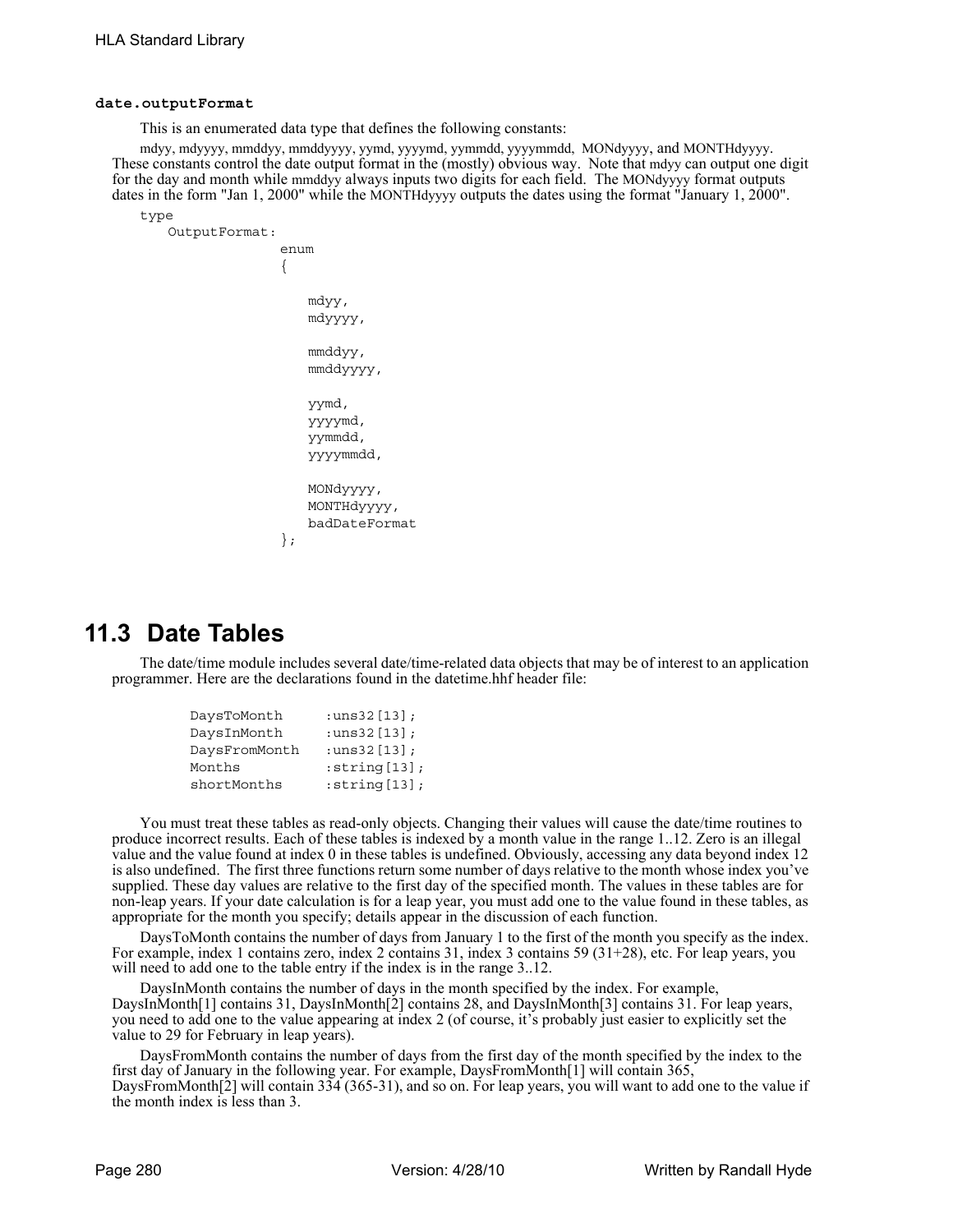Months is an array of strings, indexed by the month value, that contain the month's name. For example, Month[1] is the string "January" and Month[2] is the string "February".

shortMonths is an array of strings that contain shortened versions of the month names (the first three characters of each of the month names found in the Months array).

# **11.4 Date Predicates**

The date module provides many functions that test date values. This section details those functions.

```
#macro date.isLeapYear( y:uns32 ); @returns( "al" );
#macro date.isLeapYear( dr:date.daterec ); @returns( "al" );
procedure date._isLeapYear( Year:word ); @returns( "al" );
```
This is an overloaded function. You may either pass it an unsigned integer containing the year or a date.daterec value specifying a m/d/y value (the overloading function will simply pick out the year value and pass it on to the underlying date. is LeapYear function). These functions return true or false in the AL register depending upon whether the parameter is a leap year (true if it is a leap year). Note that this function will be correct until sometime between the years 3000 and 4000, at which point people will probably have to agree upon adding an extra leap day in at some point (no such agreement has been made today, hence the absence from this function); currently, HLA date routines do not allow dates beyond the year 2999, so this won't be a problem unless you modify the maximum year value in the date/time header files. Note that these functions return the boolean result zero-extended into EAX. The @returns("al") declarations exist so that these functions will be type-compatible with boolean objects.

```
HLA high-level calling sequence examples:
date.isLeapYear( someDateVar );
mov( al, someDateVar is leap year );
if( date.isLeapYear( aYearValue )) then
  // Do something if aYearValue is a leap year
 endif;
mov( &date. isLeapYear( ebx ), ptrToIsLeapYearFunction );
HLA low-level calling sequence examples:
 movzx( someDateVar.year, eax );
 push( eax );
 call date. isLeapYear;
 mov( al, someDateVar is leap year );
 movzx( aYearValue, eax );
 push( eax );
 call date._isLeapYear;
  test( al, al );
  jz notALeapYear;
 // Do something if aYearValue is a leap year
 notALeapYear:
```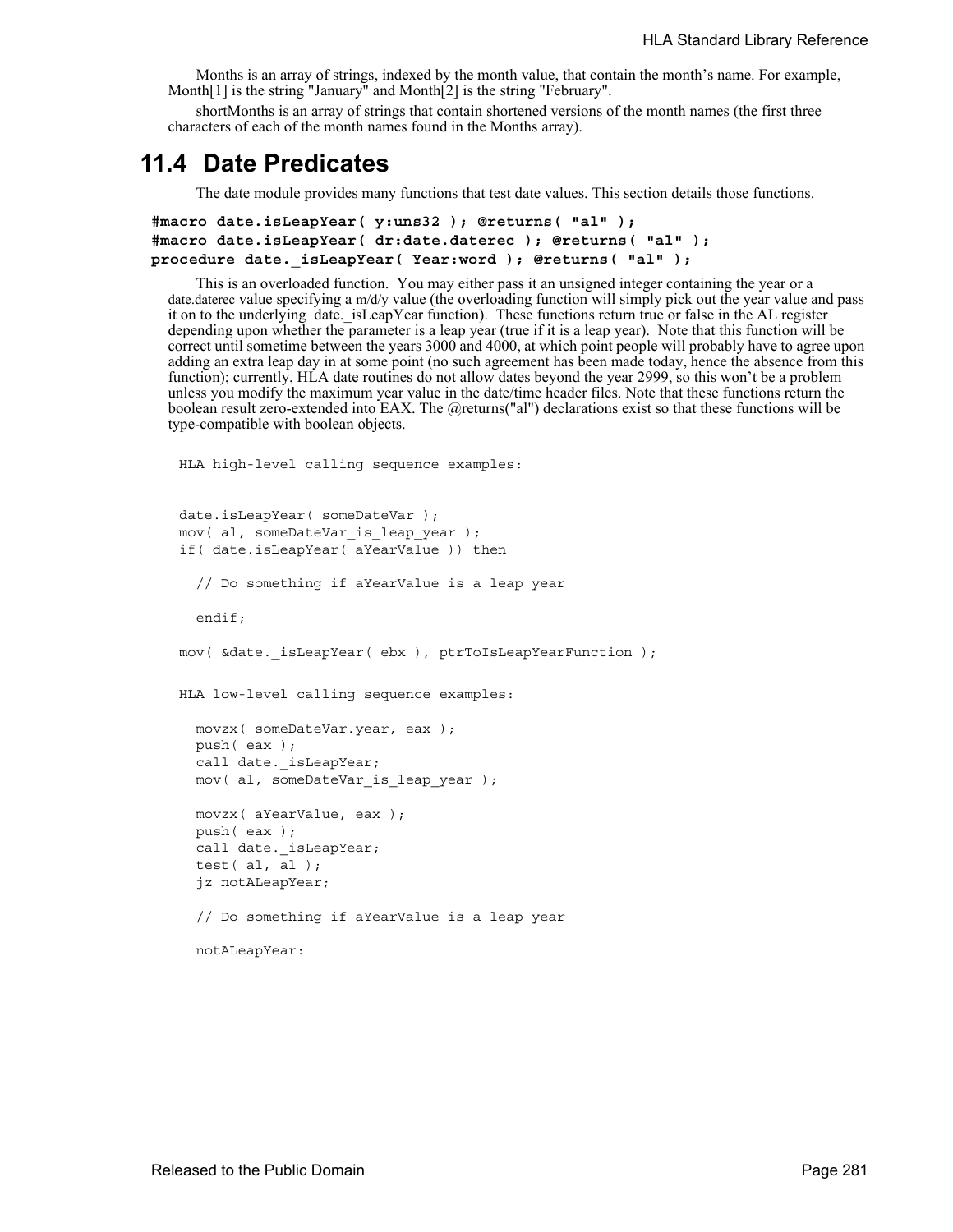```
HLA Standard Library
```

```
#macro date.validate( m:byte; day:byte; year:word );
#macro date.validate( dr:date.daterec );
date. validate( dr:daterec );
```
These two functions check the date passed as a parameter and raise an ex.InvalidDate exception if the data in the fields (or the m/d/y) parameter is not a valid date between 1/1/1600 and 12/31/2999.

HLA high-level calling sequence examples:

```
try
```

```
date.validate( someDateVar );
```
anyexception

// Do something if the date is invalid

endtry;

try

date.validate( someMonth, someDay, someYear );

anyexception

// Do something if the date is invalid

endtry;

try

```
date._validate( someDateVar );
```
anyexception

// Do something if the date is invalid

endtry;

HLA low-level calling sequence examples:

```
push( someDateVar.date );
call date. validate;
```

```
#macro date.isValid( m:byte; day:byte; year:word ); @returns( "al" );
#macro date.isValid( dr:date.daterec ); @returns( "al" );
date._isValid( dr:daterec ); @returns( "al" );
```
Similar to the date.validate procedures, except these functions return true/false in the AL register if the date is valid/invalid. They do not raise an exception. Note that these functions return the boolean result zero-extended into EAX. The @returns("al") declarations exist so that these functions will be type-compatible with boolean objects.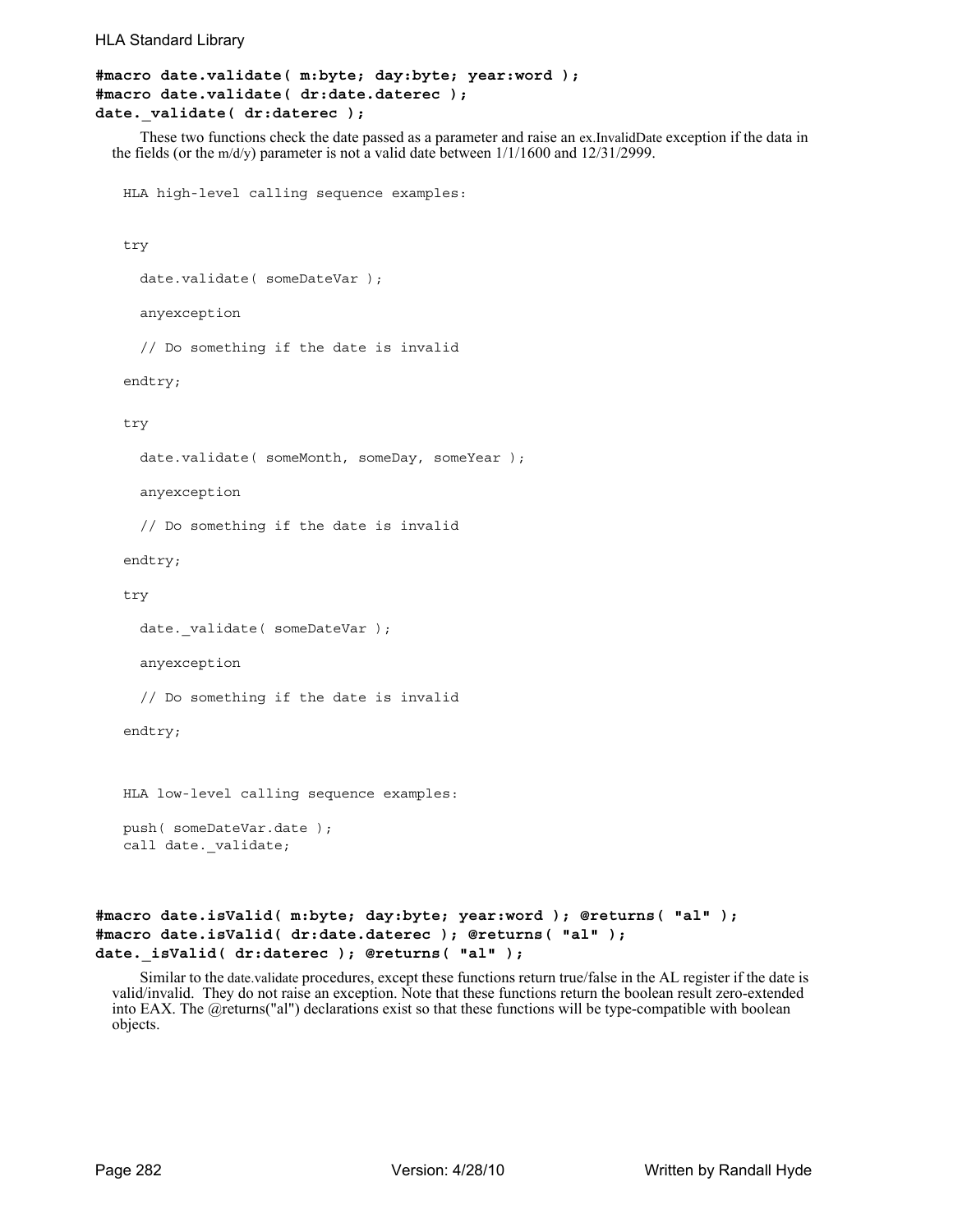# **11.5 Date Conversions**

The functions (and macros) in this category convert dates from one format to another. Specifically, there are conversions to and from Julian day numbers, conversions to days into year, computation of week day (Sunday through Saturday), and conversions to days left in year.

#### **#macro date.pack( m, d, y, dr );**

*date.pack* is a macro that accepts year (*y*), month (*m*), and day (*d*) values (presumably dwords), and a *date.daterec* (dr) object. It converts the three values to *date.daterec* form and stores the result in the specified destination. If the *y*, *m*, or *d* values are constants, this macro checks them to ensure they are somewhat reasonable (days are only checked for the range 1..31, years are checked for the range 1600..2999). If *m* or *d* are memory objects, then they are coerced to a byte before use. If *y* is a memory object, it is coerced to a word before use. You may use registers for *y*, *m*, and *d*; if you do, the *m* and *d* values must be passed in 8-bit registers and the *y* value must be passed in a 16-bit register. This macro works best if all three operands are constants. If you take a look at the macro definition in the datetime.hhf header file, you'll discover that this macro efficiently translates a constant date into a single machine instruction. The macro attempts to generate good code for other operand types, but if efficiency is your primary concern, you may want to consider manually moving the data into the fields of the *daterec* object if the *d*, *m*, and *y* values are memory operands.

Because this is a macro, there are no parameters passed on the stack (hence, no stack diagram). Do note, however, that this macro preserves the value in EAX on the stack if it needs to use EAX. As such you should not specify an ESP-relative memory operand as one of the parameters to this macro. In some cases the macro will push EAX on the stack during conversion, in other cases it will not. As such, ESP-relative memory addresses may be rendered incorrect when this macro preserves EAX on the stack.

Other than a mild check for constant operands, this macro does not validate the date you pack into the *dr* argument. No checking is done because this macro is primarily intended for moving constant values into a *daterec* object (and you should be able to verify the value manually when writing the macro invocation). If you need to verify the date packed into the *dr* parameter, use the *date.validate* or *date.isValid* functions.

```
Macro invocation example:
date.pack( 6, 21, 2007, drDateVar );
```
#### **#macro date.unpack( dr, m, d, y );**

*date.unpack* is a macro that accepts a *daterec* object (*dr*) and converts this to three dword values (*m*, *d*, and *y*) by zero-extending the values before storing them into the destination locations. The *m*, *d*, and *y* operands must be 32-bit memory locations or registers (except EAX, which this macro uses for the zero extension operation).

```
Macro invocation example:
```
date.unpack( drDateVar, monthVar32, dayVar32, yearVar32 );

```
#macro date.toJulian( m:byte; d:byte; y:word ); @returns( "eax" );
#macro date.toJulian( dr:date.daterec ); @returns( "eax" );
date._toJulian( dr:daterec ); @returns( "eax" );
```
These functions convert the Gregorian (i.e., standard) date passed as a parameter into a "Julian day number." A Julian day number treats Jan 1, 4713 as day zero and simply numbers dates forward from that point. For example, Oct 9, 1995 is JD 2,450,000. Jan 1, 2000 is JD 2,452,545. Julian dates make date calculations of the form "what date is it X days from now?" trivial. You just compute JD+X to get the new date.

A Julian Day begins at 12:00 noon (compared with Gregorian days, that begin at 12:00 midnight). Because these functions do not have a time parameter, they assume that the time is between 12:00 noon on the specified date you pass as a parameter and 11:59:59 of the next day. If the current time is before 12:00 noon, you should subtract one from the Julian day number these functions return. If you would like a true 'toJulian' function, you can easily write one thusly:

```
procedure toJulian( dr:date.daterec; tm:time.timerec );
begin toJulian;
```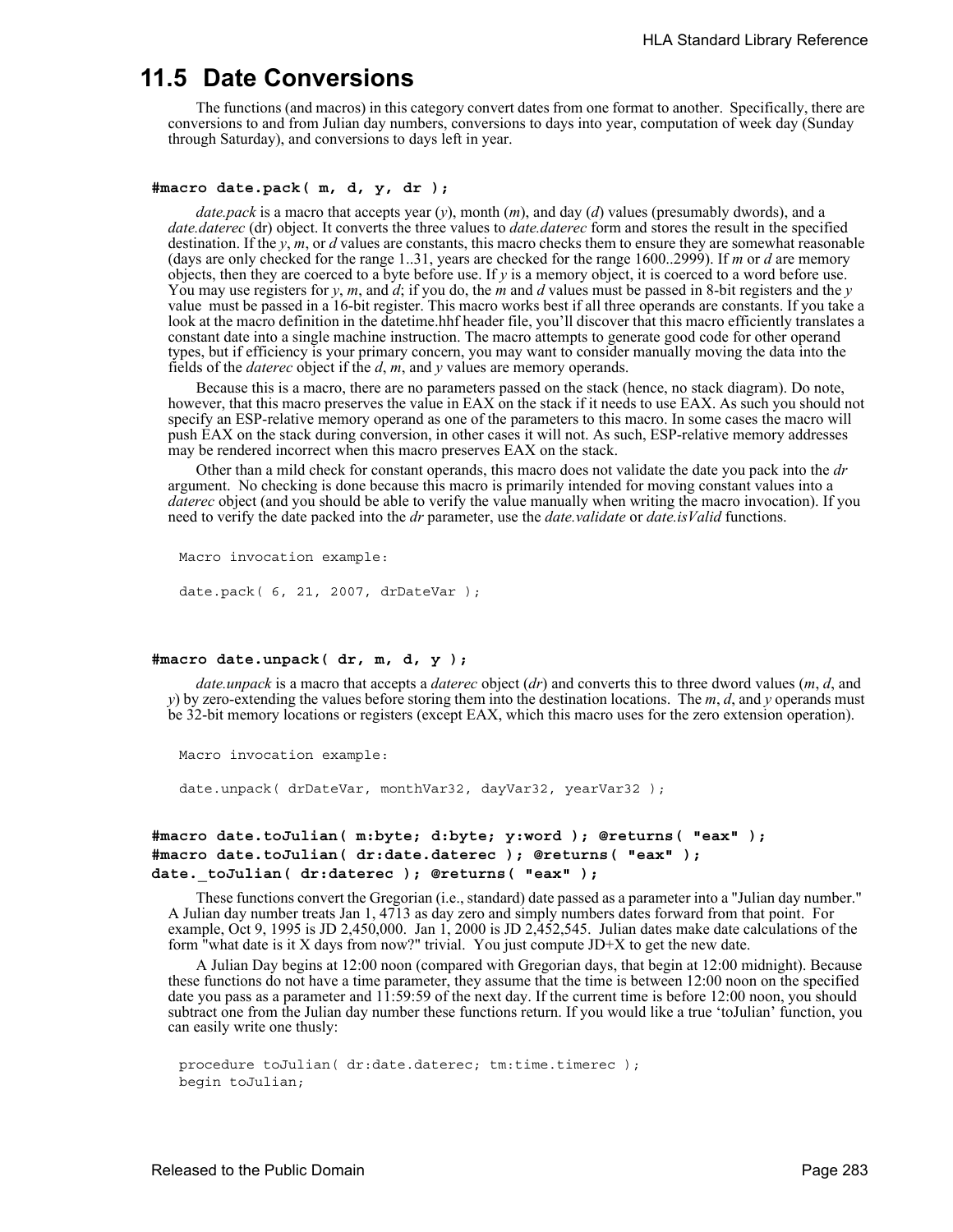```
date.toJulian( dr );
if( tm.hour < 12 ) then
   dec( eax );
endif;
```
end toJulian;

*date.toJulian* is actual a macro that handles the parameter overloading. It reformats the parameters (as necessary) and calls the *date.\_toJulian* function to do the actual work. You would not normally call the *date.\_toJulian* function as the *date.toJulian* macro with a single argument makes this call for you. You would normally use the *date.\_toJulian* function in your applications if you need to pass the address of a function as a parameter to some other function (you cannot take the address of a macro).

Note: a "Julian Date" is not the same thing as a "Julian Day Number". A Julian date is based on the Julian Calendar created by Julius Caesar in about 45 BC. It was very similar to our current calendar except they didn't get the leap years quite right. Julian Day numbers are a different calendar system that, as explained above, number days consecutively after Jan 1 4713 BC (resetting to day one 7980 years later). Out of sheer laziness, this document will use the term "Julian Date" as a description of the calendar based on Julian day numbers despite that fact that this is technically incorrect.

HLA high-level calling sequence examples:

```
date.toJulian( someDateVar );
mov( eax, JulianDayNumber );
date.toJulian( month, day, year );
mov( eax, JulianDayNumber2 );
```
HLA low-level calling sequence examples:

push( someDateVar.date ); call date. toJulian; mov( eax, JulianDayNumber );

# **date.fromJulian( jd:uns32; var gd:date.daterec );**

This procedure converts a Julian date to a Gregorian date. The Julian date is the first parameter, the second (reference) parameter is a Gregorian date variable (*data.daterec*). See the note above about adding some number of days to a Gregorian date via translation to Julian. Note that adding months or years to a Julian date is a real pain in the rear. It's generally easier and faster to convert the Julian date to a Gregorian date, add the months and/or years to the Gregorian date (which is relatively easy), and then convert the whole thing back to a Julian day number.

```
HLA high-level calling sequence examples:
date.fromJulian( JulianDayNumber, someDateVar );
HLA low-level calling sequence examples:
  // Assume someDateVar is a static variable:
 push( JulianDayNumber );
pushd( &someDateVar );
call date.fromJulian;
// Assume someDateVar is not a static object
push( JulianDayNumber );
lea( eax, someDateVar );
```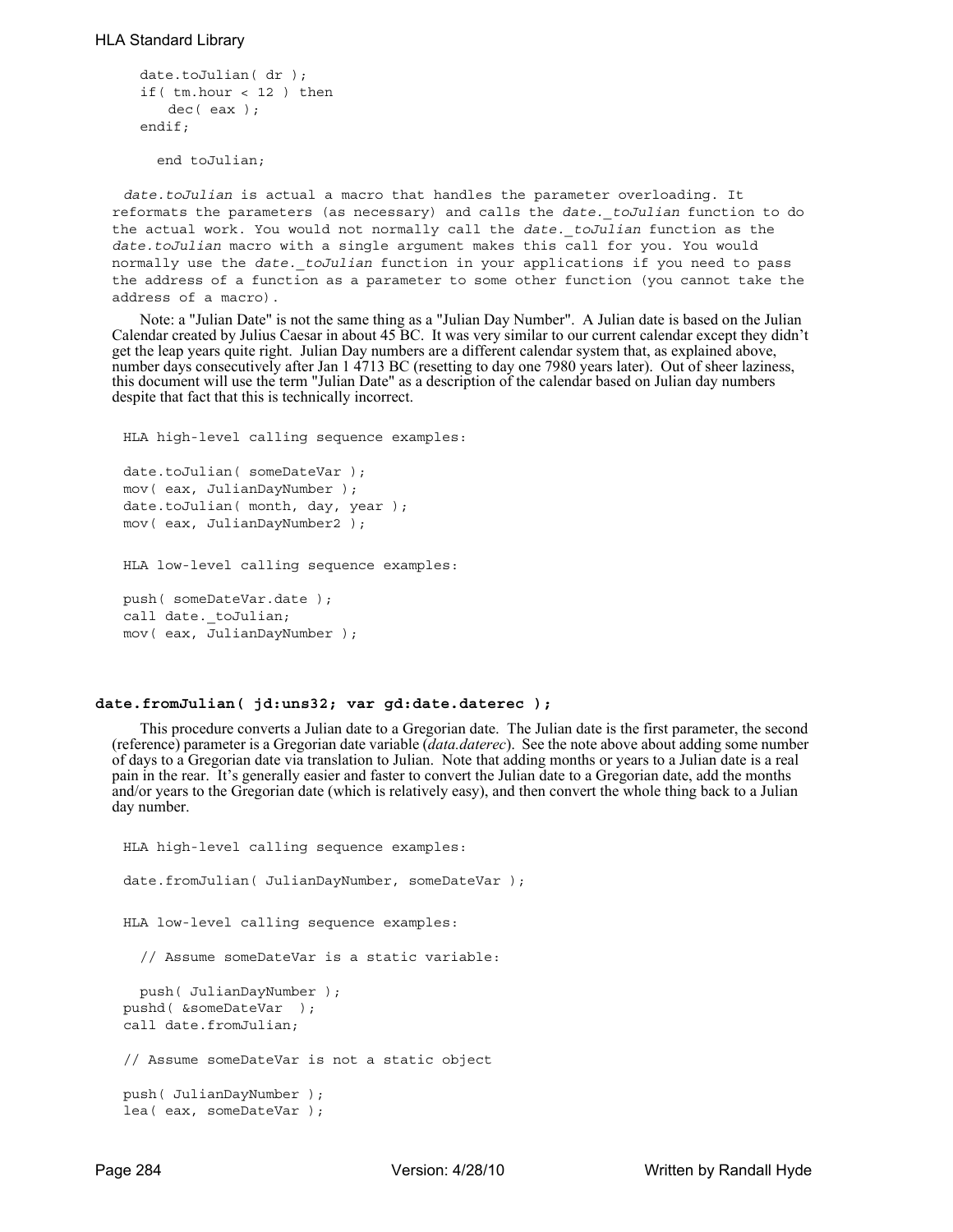push( eax ); call date.fromJulian;

**#macro date.dayNumber( m:byte; d:byte; y:word ); @returns( "eax" ); #macro date.dayNumber( dr:date.daterec ); @returns( "eax" ); date.\_dayNumber( dr:daterec ); @returns( "eax" );**

These functions convert the Gregorian date passed as a parameter into a day number into the current year (often erroneously called a "Julian Date" since NASA adopted this terminology in the late sixties). These functions return a value between 1 and 365 or 366 (for leap years) in the EAX register. Jan 1 is day 1, Dec 31 is day 365 or day 366.

```
HLA high-level calling sequence examples:
date.dayNumber( someDateVar );
mov( eax, dayNumber1 );
date.dayNumber( month, day, year );
mov( eax, dayNumber2 );
HLA low-level calling sequence examples:
push( someDateVar.date );
call date. dayNumber;
mov( eax, dayNumber1 );
```

```
#macro date.daysLeft( m:byte; d:byte; y:word ); @returns( "eax" );
#macro date.daysLeft( dr:date.daterec ); @returns( "eax" );
date. daysLeft( dr:daterec ); @returns( "eax" );
```
These functions return the number of days left in the current year *counting the date passed as a parameter* (hence Dec 31, *yyyy* always returns one).

HLA high-level calling sequence examples:

```
date.daysLeft( someDateVar );
mov( eax, daysLeft1 );
date.daysLeft( month, day, year );
mov( eax, daysLeft2 );
HLA low-level calling sequence examples:
push( someDateVar.date );
call date._daysLeft;
mov( eax, daysLeft1 );
```

```
#macro date.dayOfWeek( m:byte; d:byte; y:word ); @returns( "eax" );
#macro date.dayOfWeek( dr:date.daterec ); @returns( "eax" );
date. dayOfWeek( dr:daterec ); @returns( "eax" );
```
These functions return, in EAX, a value between zero and six denoting the day of the week of the given Gregorian date (0=sun, 1=mon, etc.)

HLA high-level calling sequence examples: date.dayOfWeek( someDateVar );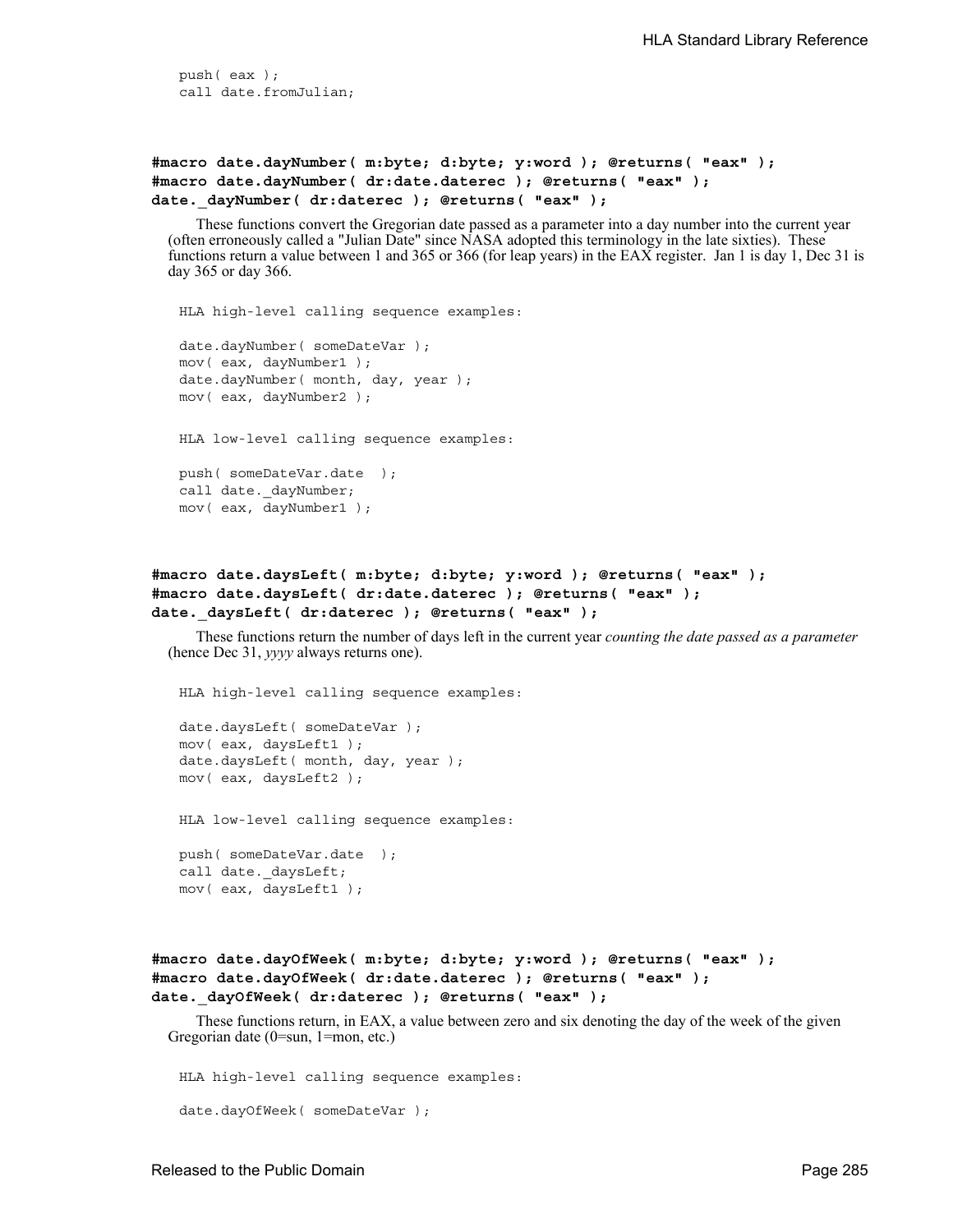```
mov( eax, dayOfWeek1 );
date.dayOfWeek( month, day, year );
mov( eax, dayOfWeek2 );
HLA low-level calling sequence examples:
push( someDateVar.date );
call date. dayOfWeek;
mov( eax, dayOfWeek1 );
```
# **11.6 Date Arithmetic**

The functions in this category perform date arithmetic – adding integer (day) values to dates, subtracting integer (day) values, adding integer month or year values to a date, and computing the number of days between two dates.

```
#macro date.daysBetween
( 
    m1:byte; 
    d1:byte; 
    y1:word; 
    m2:byte; 
    d2:byte; 
    y2:word 
); @returns( "eax" );
#macro date.daysBetween
( 
    m1:byte; 
    d1:byte; 
    y1:word; 
     dr:date.daterec 
); @returns( "eax" );
#macro date.daysBetween
( 
     dr:date.daterec;
    m:byte;
     d:byte; 
    y:word 
); @returns( "eax" );
#macro date.daysBetween
( 
     dr1:date.daterec; 
     dr2:date.daterec 
); @returns( "eax" );
```
### date. daysBetween( first:daterec; last:daterec ); @returns( "eax" );

These functions return an uns32 value in EAX that gives the number of days between the two specified dates. These functions work directly on the Gregorian dates.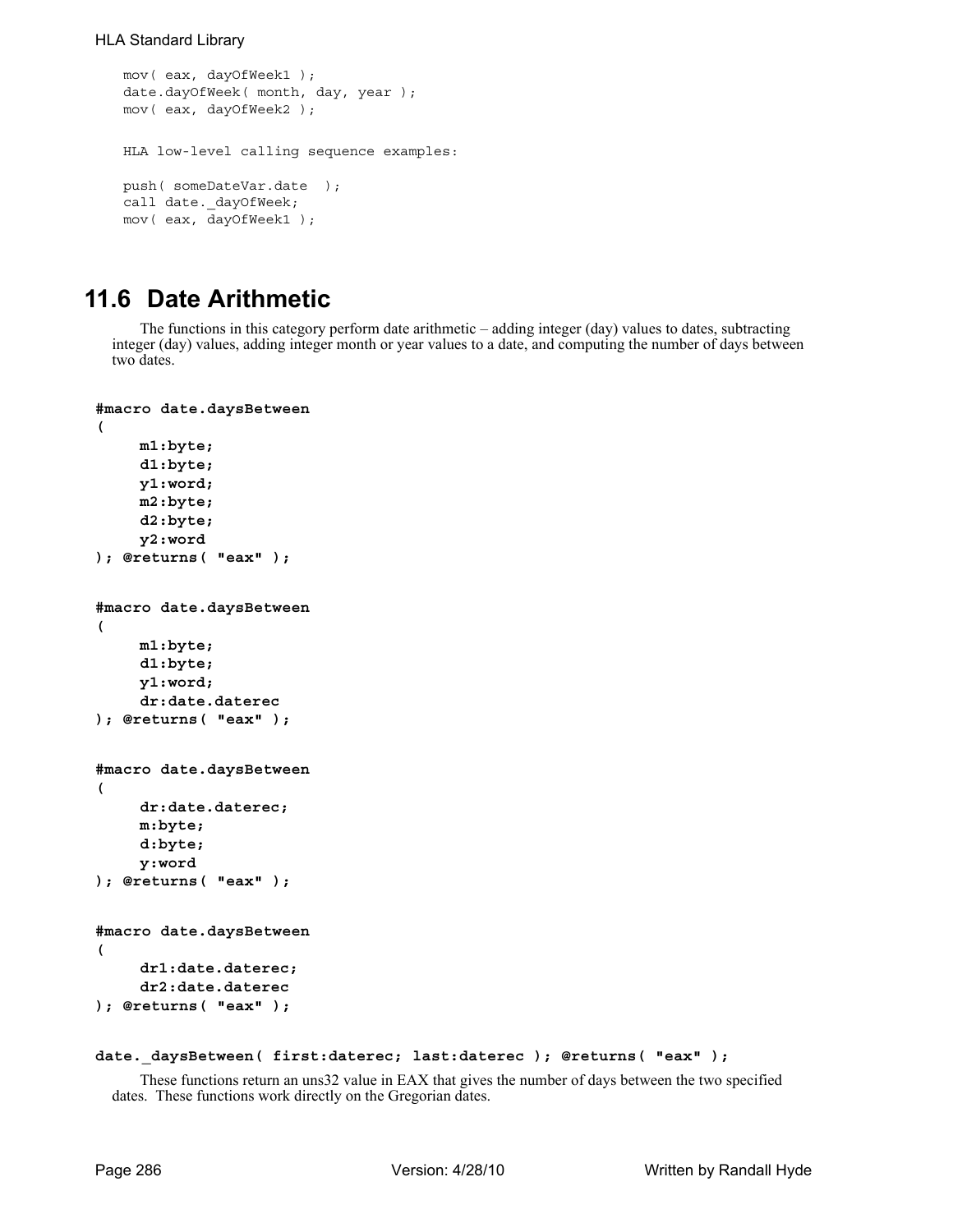```
HLA high-level calling sequence examples:
date.daysBetween( dateVar1, dateVar2 );
mov( eax, daysBetweenD1D2 );
date.daysBetween( m1, d1, y1, m2, d2, y2 );
mov( eax, daysBetween2 );
date.daysBetween( dateVar3, m4, d4, y4 );
mov( eax, daysBetween3 );
date.daysBetween( m5, d5, y5, dateVar6, );
mov( eax, daysBetween4 );
HLA low-level calling sequence examples:
push( dateVar1.date );
push( dateVar2.date );
call date._daysBetween;
mov( eax, daysBetween5 );
```
## **date.addDays( days:uns32; var dr:date.daterec );**

This procedure adds the first parameter (in days) directly to the Gregorian date variable passed by reference as the second parameter.

HLA high-level calling sequence example: date.addDays( days, someDateVar ) ; HLA low-level calling sequence example: push( days ); push( someDateVar.date ); call date.addDays;

#### **date.addMonths( months:uns32; var dr:date.daterec );**

This procedure adds the first parameter (in months) directly to the Gregorian date variable passed by reference as the second parameter.

```
HLA high-level calling sequence example:
date.addMonths( months, someDateVar );
HLA low-level calling sequence example:
push( months);
push( someDateVar.date );
call date.addMonths;
```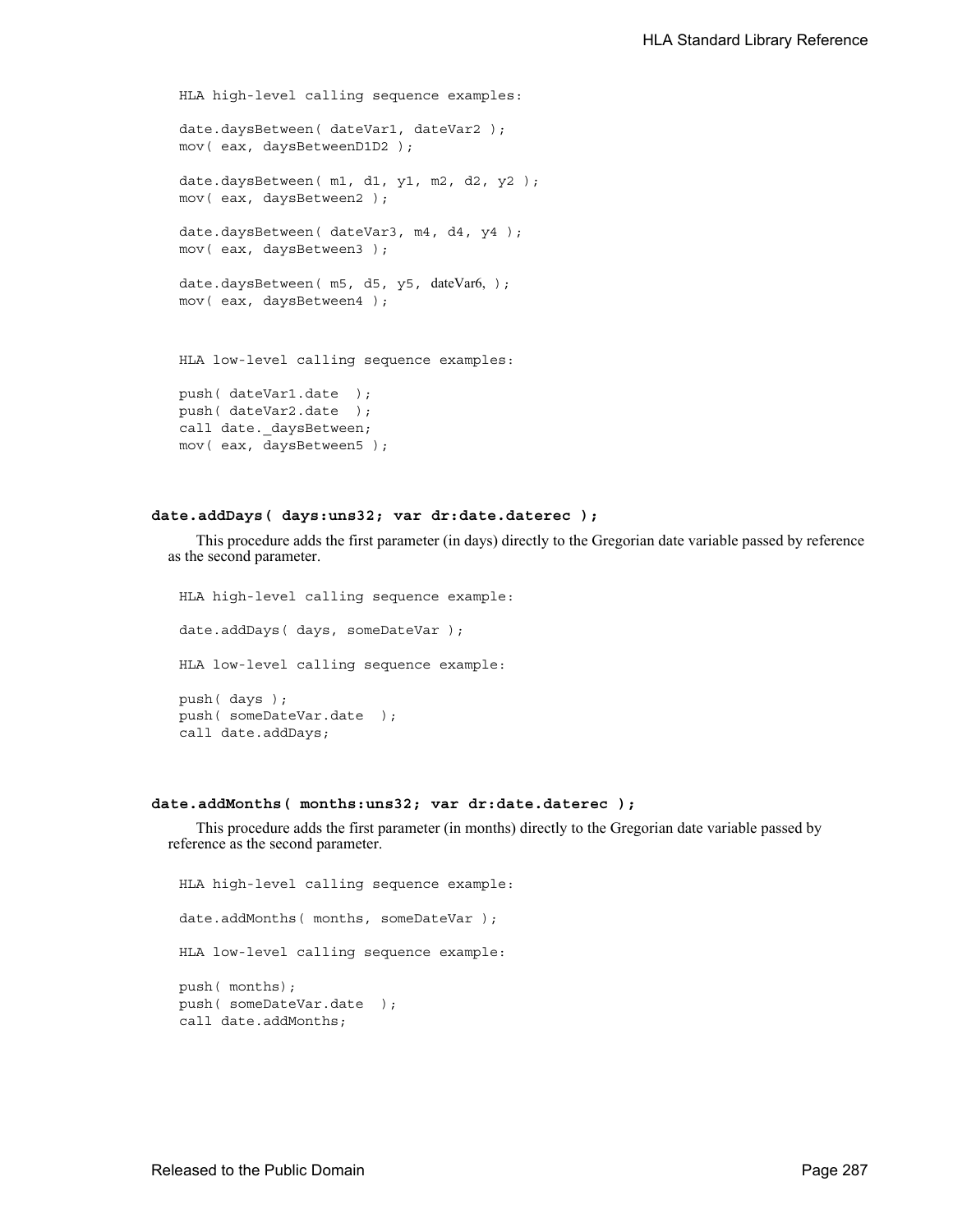# **date.addYears( years:uns32; var dr:date.daterec );**

This procedure adds the first parameter (in years) directly to the Gregorian date variable passed by reference as the second parameter.

```
HLA high-level calling sequence example:
date.addYears( years, someDateVar );
HLA low-level calling sequence example:
push( years);
push( someDateVar.date );
call date.addYears;
```
#### **date.subDays( days:uns32; var dr:date.daterec );**

This procedure subtracts the first parameter (in days) directly from the Gregorian date variable passed by reference as the second parameter.

```
HLA high-level calling sequence example:
date.subDays( days, someDateVar );
HLA low-level calling sequence example:
push( days );
push( someDateVar.date );
call date.subDays;
```
### **date.subMonths( months:uns32; var dr:date.daterec );**

This procedure subtracts the first parameter (in months) directly from the Gregorian date variable passed by reference as the second parameter.

HLA high-level calling sequence example: date.subMonths( months, someDateVar ); HLA low-level calling sequence example: push( months); push( someDateVar.date ); call date.subMonths;

## **date.subYears( years:uns32; var dr:date.daterec );**

This procedure subtracts the first parameter (in years) directly from the Gregorian date variable passed by reference as the second parameter.

```
HLA high-level calling sequence example:
date.subYears( years, someDateVar );
HLA low-level calling sequence example:
```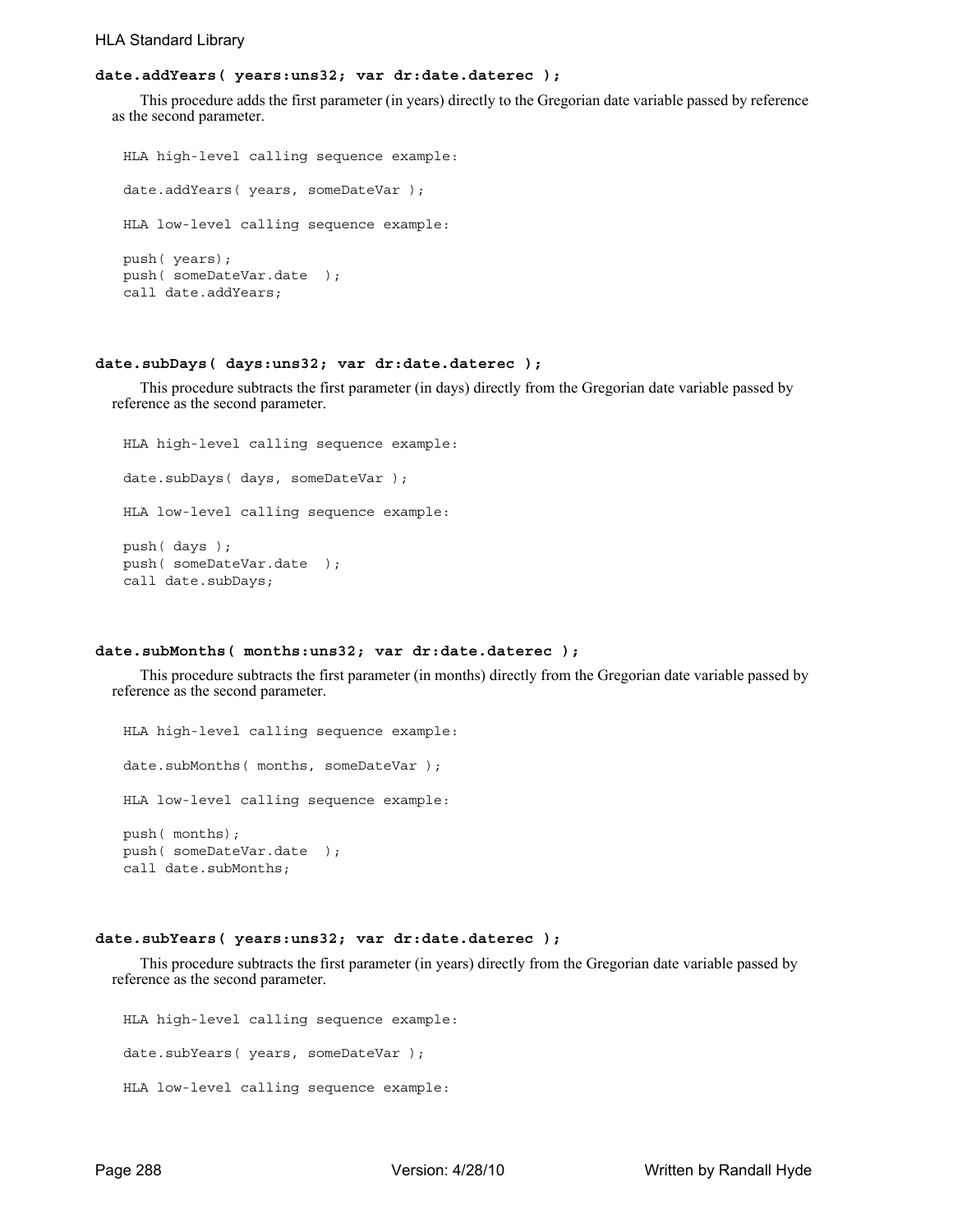```
push( years);
push( someDateVar.date );
call date.subYears;
```
# **11.7 Reading the Current System Date**

The functions in this category read the current date from the system.

```
date.today( var dr:date.daterec );
```
Stores the local date (today's date) into the specified parameter. Warning: some systems may not provide a localized date and time, if this is the case then this function will return the UTC/GMT date. If this would cause your application to fail, then you should read both the local and UTC dates and times and, if they are not different, apply an application-defined time zone difference to the local date value.

```
HLA high-level calling sequence example:
  date.today( someDateVar );
HLA low-level calling sequence example:
  // Assume that "someDateVar" is a static object:
  pushd( &someDateVar );
  call date.today;
  // If someDateVar is not a static object:
  lea( eax, someDateVar );
  push( eax );
  call date.today;
```

```
date.utc( var dr:date.daterec );
```
Stores the UTC date (today's GMT date) into the specified parameter. Of course, the difference between the local and GMT date depend entirely upon which time zone you're in.

```
HLA high-level calling sequence example:
 date.utc( someDateVar ) ;
HLA low-level calling sequence example:
  // Assume that "someDateVar" is a static object:
 pushd( &someDateVar );
 call date.utc;
 // If someDateVar is not a static object:
 lea( eax, someDateVar );
 push( eax );
 call date.utc;
```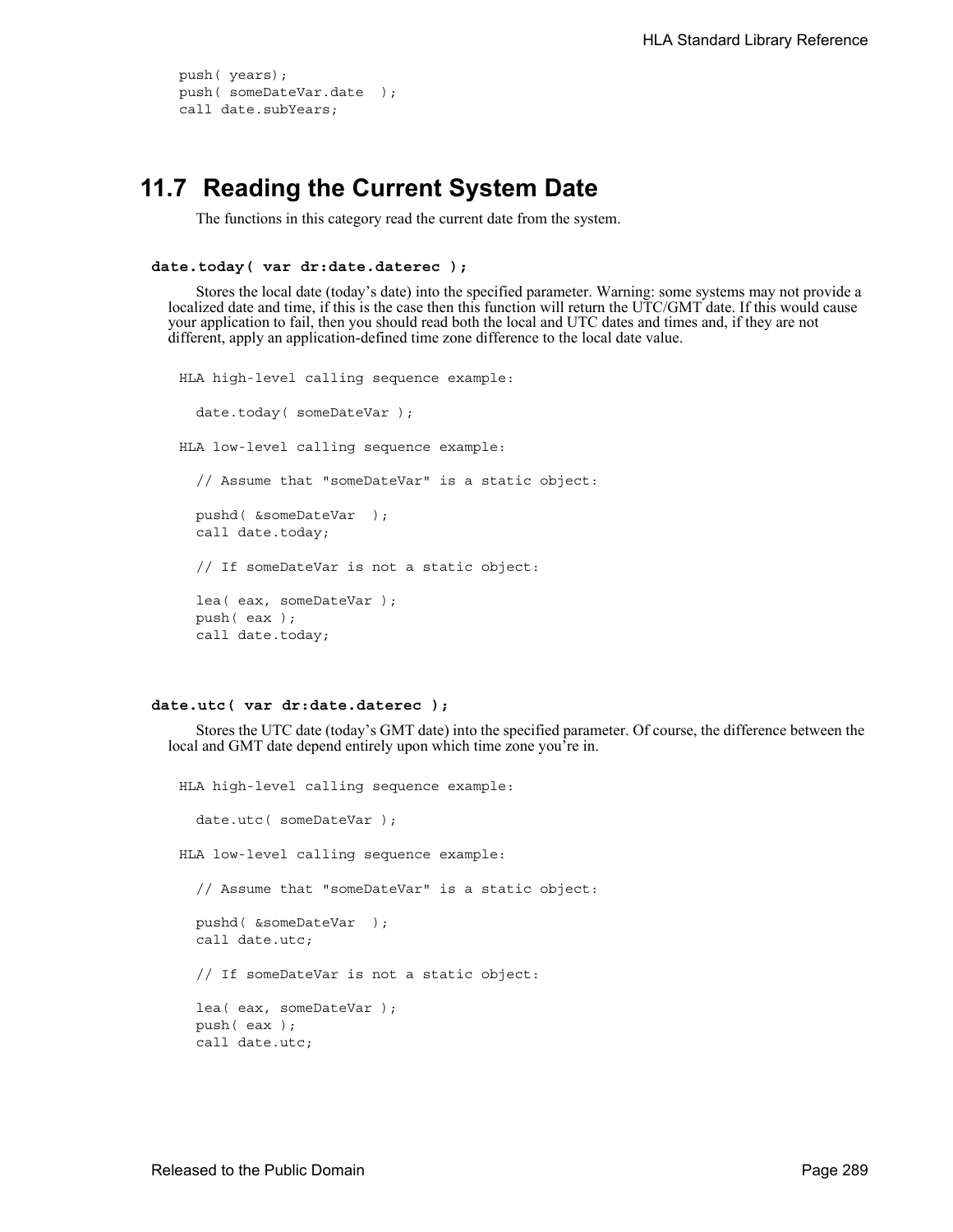# **11.8 Date Output and String Conversion**

The date module contains several functions that let you choose a date output format, convert a date to a string, and output dates (to the standard output device). This section describes those functions.

#### **date.setFormat( fmt : OutputFormat );**

This sets the internal format variable to the *date.OutputFormat* value you specify. This constant must be one of the *date.OutputFormat* enumerated constants (given earlier) or *date.SetFormat* will raise an *ex.InvalidDateFormat* exception.

```
HLA high-level calling sequence example:
  date.setFormat( date.mmddyyyy );
  date.setFormat( dateFmtVariable );
HLA low-level calling sequence example:
  // If the parameter is a constant:
  pushd( date.mmddyyyy );
  call date.setFormat;
  // If someFmtVar is byte variable and the
  // three bytes following it are in paged memory:
  push( (type dword someFmtVar) );
  call date.setFormat;
  // If you cannot access the three bytes beyond someFmtVar:
  movzx( someFmtVar, eax );
  push( eax );
```
#### **date.setSeparator( chr:char );**

call date.setFormat;

This procedure sets the internal date separator character (default is '/') to the character you pass as a parameter. This is used when printing dates and converting dates to strings.

```
HLA high-level calling sequence example:
  date.setSeparator( '-' );
  date.setSeparator( someCharVar );
HLA low-level calling sequence example:
  // If the parameter is a constant:
  pushd( \prime/' );
  call date.setSeparator;
  // If someFmtVar is byte variable and the
  // three bytes following it are in paged memory:
  push( (type dword someCharVar) );
  call date.setSeparator;
  // If you cannot access the three bytes beyond someFmtVar:
```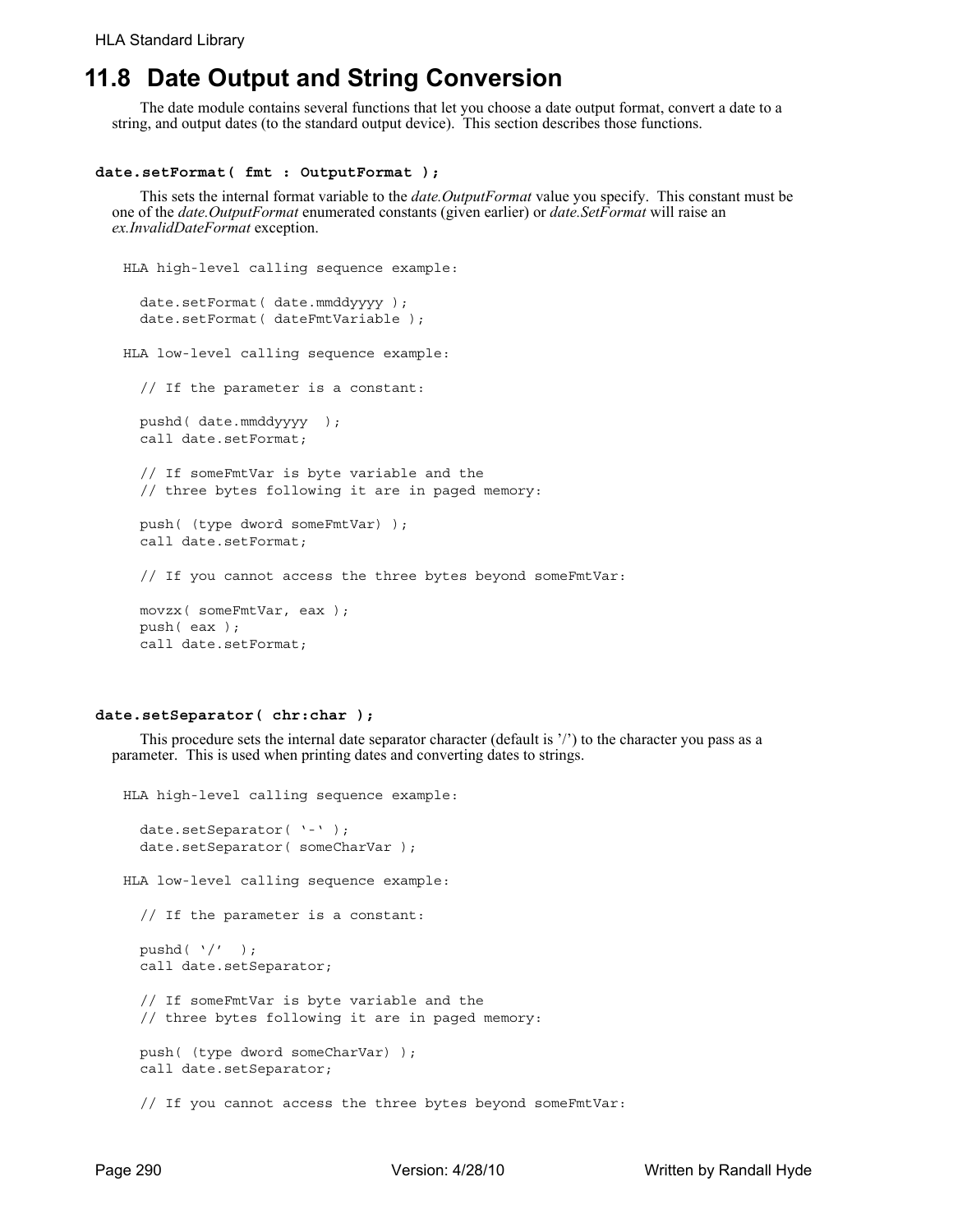movzx( someCharVar, eax ); push( eax ); call date.setSeparator;

```
#macro date.toString( m:byte; d:byte; y:word; s:string );
#macro date.toString( dr:date.daterec; s:string);
date. toString( dr:daterec; s:string );
```
These functions will convert the specified date to a string (using the output format specified by *date.SetFormat* and the separator character specified by *date.SetSeparator*) and store the result in the specified string. An *ex.StringOverflow* exception occurs if the destination string's *MaxStrLen* field is too small (generally, 20 characters handles all string formats).

```
HLA high-level calling sequence examples:
  date.toString( someDateVar, dateString1 );
  date.toString( month, day, year, dateString2 );
HLA low-level calling sequence examples:
  push( someDateVar.date );
  push( dateString3 );
  call date._toString;
```
# **#macro date.a\_toString( m:byte; d:byte; y:word ); @returns( "eax" ); #macro date.a\_toString( dr:date.daterec ); @returns( "eax" );** date. a toString( dr:daterec ); @returns( "eax" );

These procedures are similar to the *date.toString* procedures above except they automatically allocate the storage for the string and return a pointer to the string object in the EAX register. You should free the string storage with *str.free* with you are done with this string.

HLA high-level calling sequence examples:

```
date.a_toString( someDateVar );
mov( eax, dateStr1 );
date.a toString( month, day, year );
mov( eax, dateStr2 );
```
HLA low-level calling sequence examples:

```
push( someDateVar.date );
call date. a_toString;
mov( eax, dateStr3 );
```
# **11.9 Date Class Types**

For those who prefer an object-oriented programming approach, the Standard Library provides the ability to create date class data types. To use one of the date class data types, you must include the following statement at the beginning of your HLA program:

```
#include( "dtClass.hhf" )
```
Note that stdlib.hhf does not include dtClass.hhf, so you must explicitly include the dtClass.hhf header file if you intend to use any of the date class functions or data types.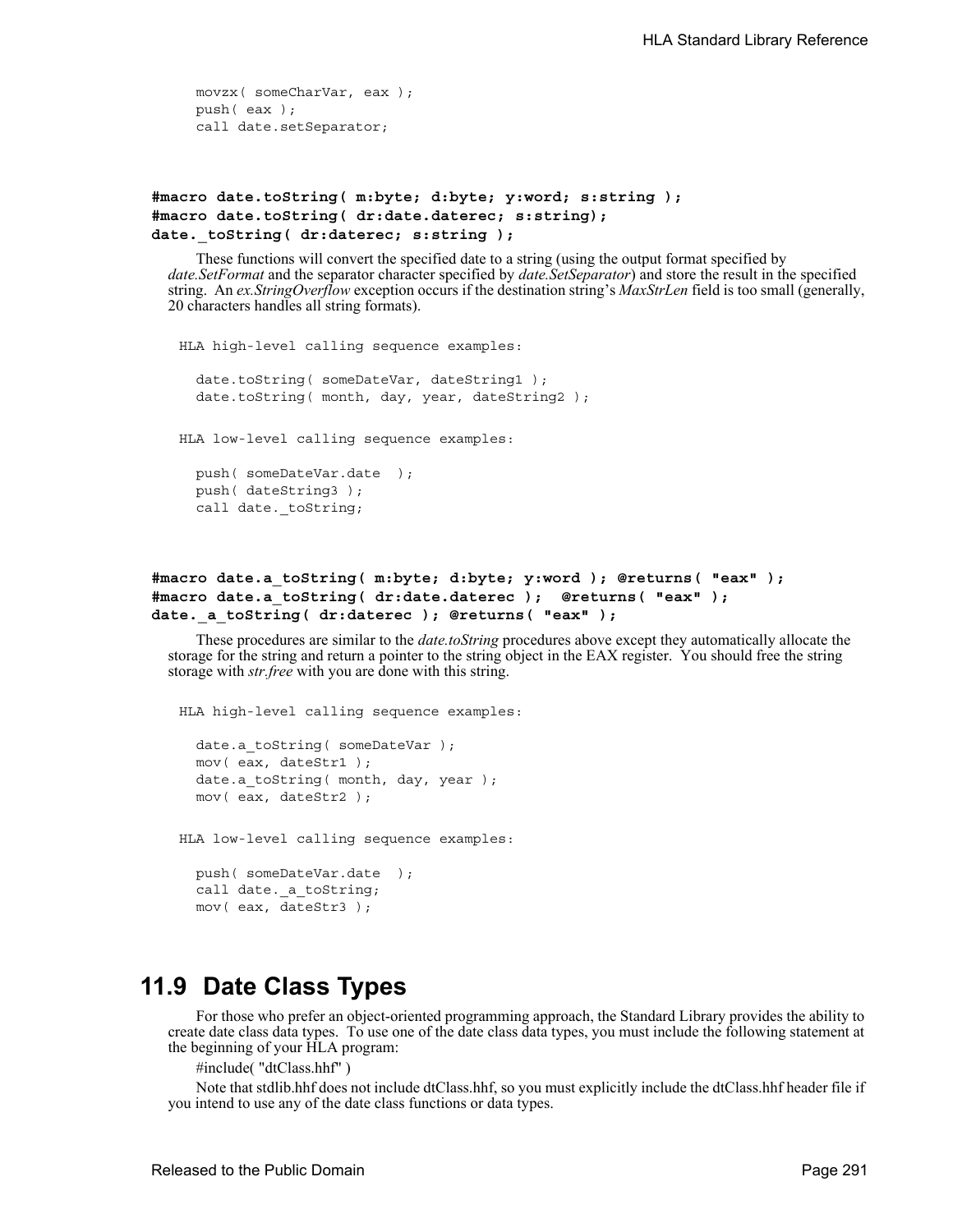# HLA Standard Library

The Standard Library provides two predefined date class types: *dateClass\_t* and *virtualDateClass*. The difference between these two types is that the *dateClass\_t* type uses static procedures for all the date functions whereas *virtualDateClass* t uses virtual methods for all the date functions. In certain cases, using the *dateClass\_t* data type is more efficient than using *virtualDateClass\_t* because you only link in the class functions you actually call. However, you lose the object-oriented method inheritence/override ability when using the *dateClass\_t* type rather than the *virtualDateClass\_t* type. For more details on the differences between these two class types, please see the discussion of the *dtClass.make\_dateClass* macro appearing later in this section. This section will use the phrase "date class" to mean any class created by the *make.dateClass\_t* macro, including the *dateClass\_t* and *virtualDateClass\_t* data types.

The date class types provide three data fields:

 var theDate: date.daterec; OutFmt: date.OutputFormat; Separator: char;

The first field, *theDate*, holds the date value associated with the date object. This is the standard *date.daterec* date type described earlier in this document. Note that you can pass this field to any of the standard date and time functions that expect a *date.daterec* value.

The second field, *OutFmt*, specifies the output format when using the date class string conversion routines. Note that only the date class string conversion routines respect the value of this field; if you pass *theDate* directly to a date function that takes a *date.daterec* argument, that function will use the system-wide global date format rather than the object's *OutFmt* value.

**Thread Safety Issue**: Although each date object has its own *OutFmt* field, this does not make the use of date class objects thread safe. When converting theDate to a string, the date class functions save the global format value, copy OutFmt to the global format value, call the date functions to do the string conversion, and then restore the original global value. If a thread is suspended during this activity then any date/string conversions during this suspension may use an incorrect format value. This issue will be corrected in a later version of the Standard Library. For now, you must manually protect all date/string conversions if you perform such conversions in multiple threads in your application.

The third field, *Separator*, holds the character that is used to separate the months, days, and years fields during a string conversion. The *dateClass* t and *virtualDateClass* t constructors initialize this field with a slash character  $('')$ .

Of course, you may create a derived class from either *dateClass\_t* or *virtualDateClass\_t* (or create a brand new date class using the *dtClass.make\_dateClass* macro) and add any other fields you like to that new date class. One suggestion for such a class is to pad the data fields to a multiple of four bytes. Currently, the *dateClass\_t* and *virtualDateClass\_t* objects consumes ten bytes of storage (six bytes for the three fields above plus four bytes for the VMT pointer). For performance reasons, you might want to extend the size of the data storage to 12 or even 16 bytes.

# **11.9.1 Date Class Methods/Procedures**

In most HLA classes, there are two types of functions: (static) procedures and (dynamic) methods (there are also iterators, but the date classes do not use iterators so we will ignore that here). The only difference between a method and a procedure is how the program actually calls the function: the program calls procedures directly, it calls methods indirectly through an entry in the virtual method table (VMT). Static procedure calls are very efficient, but you lose the benefits of inheritence and functional polymorphism when you define a function as a static procedure in a class. Methods, on the other hand, fully support polymorphic calls, but introduce some efficiency issues.

First of all, unlike static procedures, your program will link in all methods defined in your program *even if you don't explicitly call those methods in your program*. Because the call is indirect, there really is no way for the assembler and linker to determine whether you've actually called the function, so it must assume that you do call it and links in the code for each method in the class. This can make your program a little larger because it may be including several date class functions that you don't actually call.

The second effiency issue concerning method calls is that they use the EDI register to make the indirect call (static procedure calls do not disturb the value in EDI). Therefore, you must ensure that EDI is free and available before making a virtual method call, or take the effort to preserve EDI's value across such a call.

A third, though exteremely minor, efficiency issue concerning methods is that the class' VMT will need an extra entry in the virtual method table. As this is only four bytes per class (not per object), this probably isn't much of a concern.

The predefined *dateClass\_t* and *virtualDateClass\_t* classes differ in how they define the functions appearing in the class types. The *dateClass* t type uses static procedures for all functions, the *virtualDateClass* t type uses methods for all class functions. Therefore, *dateClass* t date types will make direct calls to all the functions (and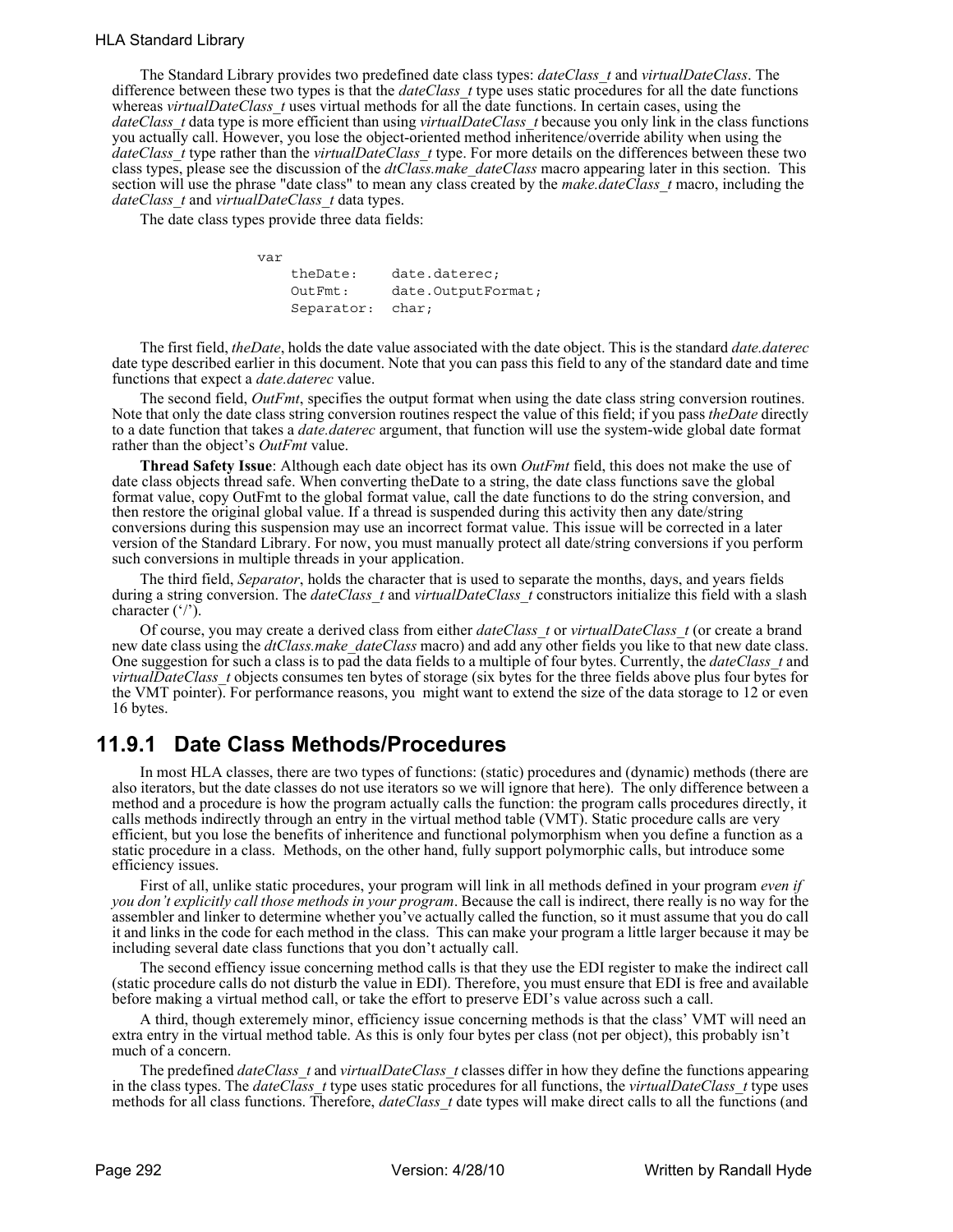only link in the procedures you actually call); however, *dateClass\_t* objects do not support function polymorphism in derived classes. The *virtualDateClass\_t* type does support polymorphism for all the class methods, but whenever you use this data type you will link in all the methods (even if you don't call them all) and calls to these methods will require the use of the EDI register.

It is important to understand that *dateClass\_t* and *virtualDateClass\_t* are two separate types. Neither is derived from the other. Nor are the two types compatible with one another. You should take care not to confuse objects of these two types if you're using both types in the same program.

# **11.9.2 Creating New Date Class Types**

As it turns out, the only difference between a method and a procedure (in HLA) is how that method/ procedure is called. The actual function code is identical regardless of the declaration (the reason HLA supports method and procedure declarations is so that it can determine how to populate the VMT and to determine how to call the function). By pulling some tricks, it's quite possible to call a procedure using the method invocation scheme or call a method using a direct call (like a static procedure). The Standard Library date class module takes advantage of this trick to make it possible to create new date classes with a user-selectable set of procedures and methods. This allows you to create a custom date type that uses methods for those functions you want to override (as methods) and use procedures for those functions you don't call or will never override (as virtual methods). Indeed, the *dateClass\_t* and *virtualDateClass\_t* date types were created using this technique. The *dateClass\_t* data type was created specifying all functions as procedures, the *virtualDateClass\_t* data type was created specifying all functions as methods. By using the *dtClass.make dateClass* macro, you can create new date data types that have any combination of procedures and methods.

### **dtClass.make\_dateClass( className, "<list of methods>" )**

*dtClass.make\_dateClass* is a macro that generates a new data type. As such, you should only invoke this macro in an HLA type declaration section. This macro requires two arguments: a class name and a string containing the list of methods to use in the new data type. The method list string must contain a sequence of method names (typically separated by spaces, though this isn't strictly necessary) from the following list:

> utc isLeapYear isValid validate a\_toString toString setSeparator setFormat addDays subDays addMonths subMonths addYears subYears fromJulian toJulian dayOfWeek dayNumber daysLeft daysBetween difference

today

Here is *dtClass.make\_dateClass* macro invocation that creates the *virtualDateClass\_t* type:

type

dtClass.make\_dateClass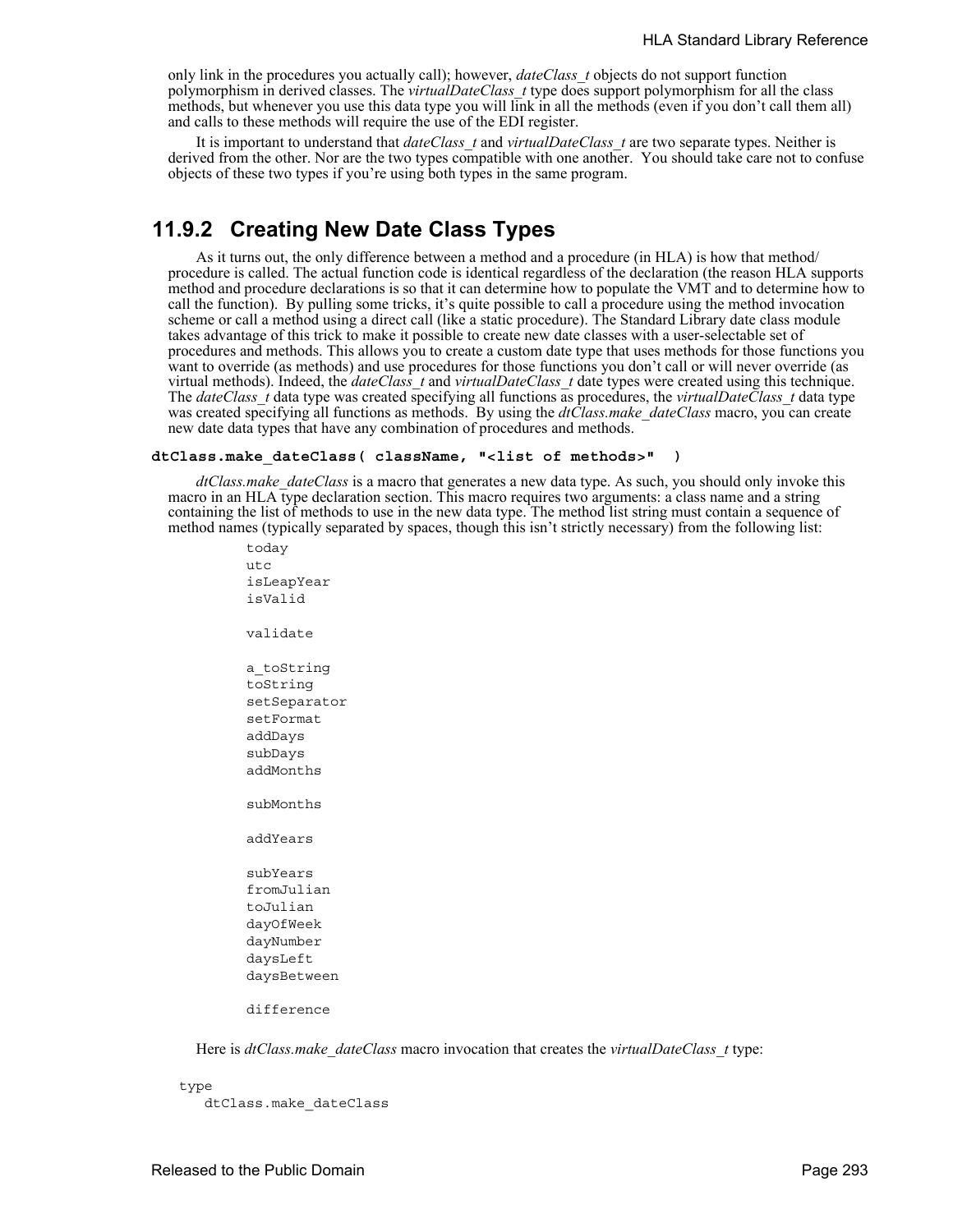```
 ( 
      virtualDateClass,
      "today" 
      "isLeapYear" 
      "isValid" 
     "a_toString"
      "toString" 
      "setSeparator"
      "setFormat" 
      "addDays" 
      "subDays" 
      "addMonths" 
      "addYears" 
      "fromJulian" 
      "toJulian" 
      "dayOfWeek" 
      "dayNumber" 
      "daysLeft" 
      "daysBetween"
 );
```
(For those unfamiliar with the syntax, HLA automatically concatenates string literals that are separated by nothing but whitespace; therefore, this macro contains exactly two arguments, the virtualDateClass t name and a single string containing the concatenation of all the strings above.)

From this macro invocation, HLA creates a new data type using methods for each of the names appearing in the string argument. If a particular date function's name is not present in the *dtClass.make\_dateClass* macro invocation, then HLA creates a static procedure for that function. As a second example, consider the declaration of the dateClass\_t data type (which uses static procedures for all the date functions):

type dtClass.make dateClass( dateClass t, " " );

Because the function string does not contain any of the date function names, the *dtClass.make\_dateClass* macro generates static procedures for all the date functions.

The *dateClass* t type is great if you don't need to create a derived date class that allows you to polymorphically override any of the date functions. If you do need to create methods for certain functions and you don't mind linking in all the date class functions (and you don't mind the extra overhead of a method call, even for those functions you're not overloading), the *virtualDateClass* t is convenient to use because it makes all the functions virtual (that is, methods). Probably 99% of the time you won't be calling the date functions very often, so the overhead of using method invocations for all date functions is irrelevant. In those rare cases where you do need to support polymorphism for a few date functions but don't want to link in the entire set of date functions, or you don't want to pay the overhead for indirect calls to functions that are never polymorphic, you can create a new date class type that specifies exactly which functions require polymorphism.

For example, if you want to create a date class that overrides the definition of the fromJulian and toJulian functions, you could declare that new type thusly:

```
type
    dtClass.make_dateClass
      ( 
          myDateClass,
          "fromJulian" 
          "toJulian" 
     );
```
This new class type (*myDateClass*) has two methods, *fromJulian* and *toJulian*, and all the other date functions are static procedures. This allows you to create a derived class that overloads the *fromJulian* and *toJulian* methods and access those methods when using a generic *myDateClass* pointer, e.g.,

```
type
    derivedMyDateClass :
```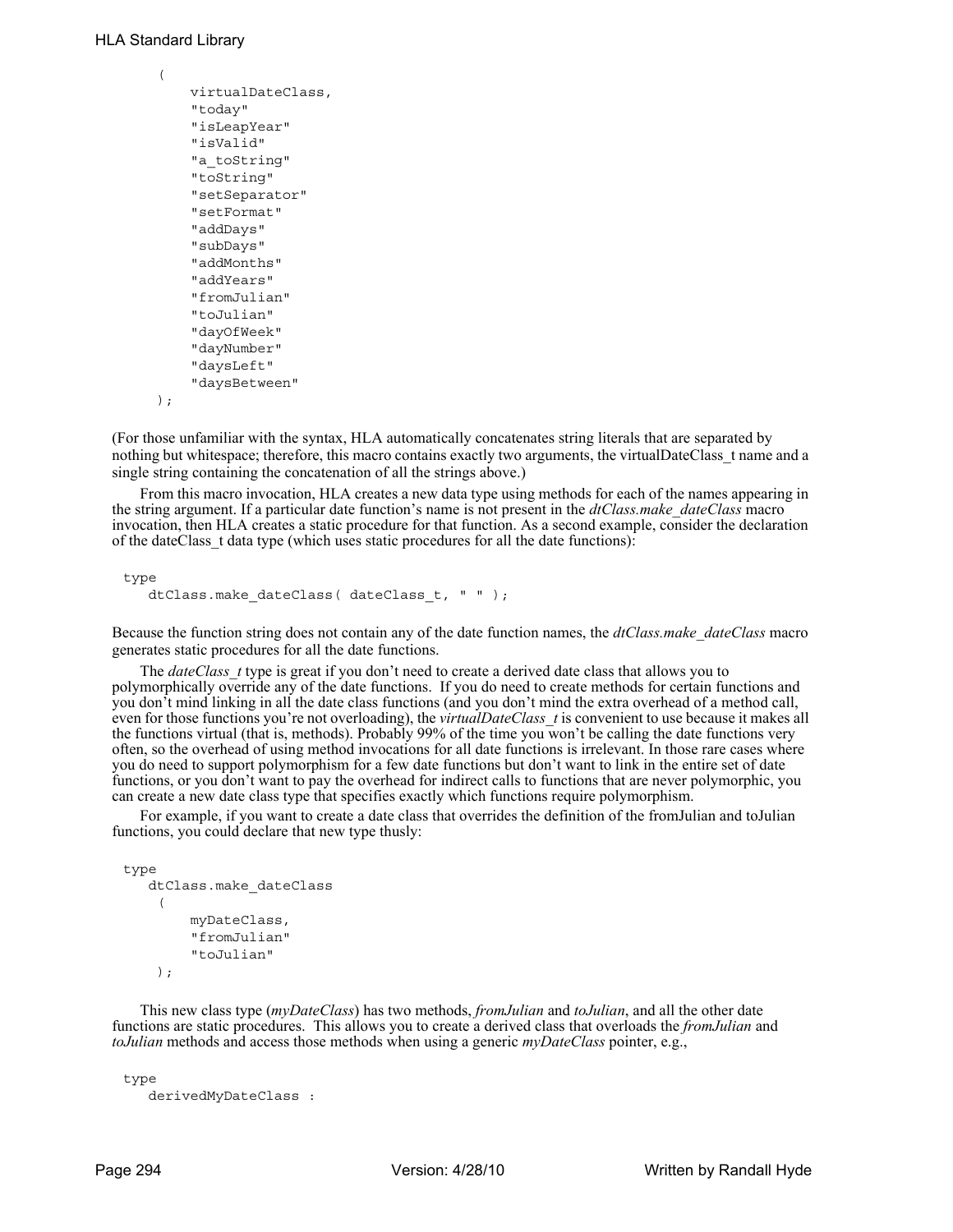```
class inherits( myDateClass );
   override method fromJulian;
   override method toJulian;
endclass;
```
It is important for you to understand that types created by *dtClass.make\_dateClass* are base types. They are not derived from any other class (e.g., *virtualDateClass\_t* is not derived from *dateClass\_t* or vice-versa). The types created by the *dtClass.make\_dateClass* macro are independent and incompatible types. For this reason, you should avoid using different base date class types in your program. Pick (or create) a base date class and use that one exclusively in an application. You'll avoid confusion by following this rule.

For the sake of completeness, here are the macros that the Standard Library uses to create date data types: namespace dtClass;

```
 // The following macro allows us to turn a class function
 // into either a method or a procedure based on the
 // presence of "funcName" within a list of method names
 // passed to the class generating macro.
 #macro function( funcName );
     #if( @index( methods, 0, @string:funcName) = -1 )
         procedure funcName
     #else
         method funcName
     #endif
 #endmacro
 #macro make_dateClass( className, methods );
     className:
         class
             var
                 theDate: date.daterec;
                 OutFmt: date.OutputFormat;
                 Separator: char;
             procedure create; 
                 @external( "DATECLASS_CREATE");
             dtClass.function( today ); 
                 @external( "DATECLASS_TODAY");
             dtClass.function( utc ); 
                 @external( "DATECLASS_UTC");
             dtClass.function( isLeapYear ); 
                 @returns( "al" ); 
                 @external( "DATECLASS_ISLEAPYEAR");
             dtClass.function( isValid );
```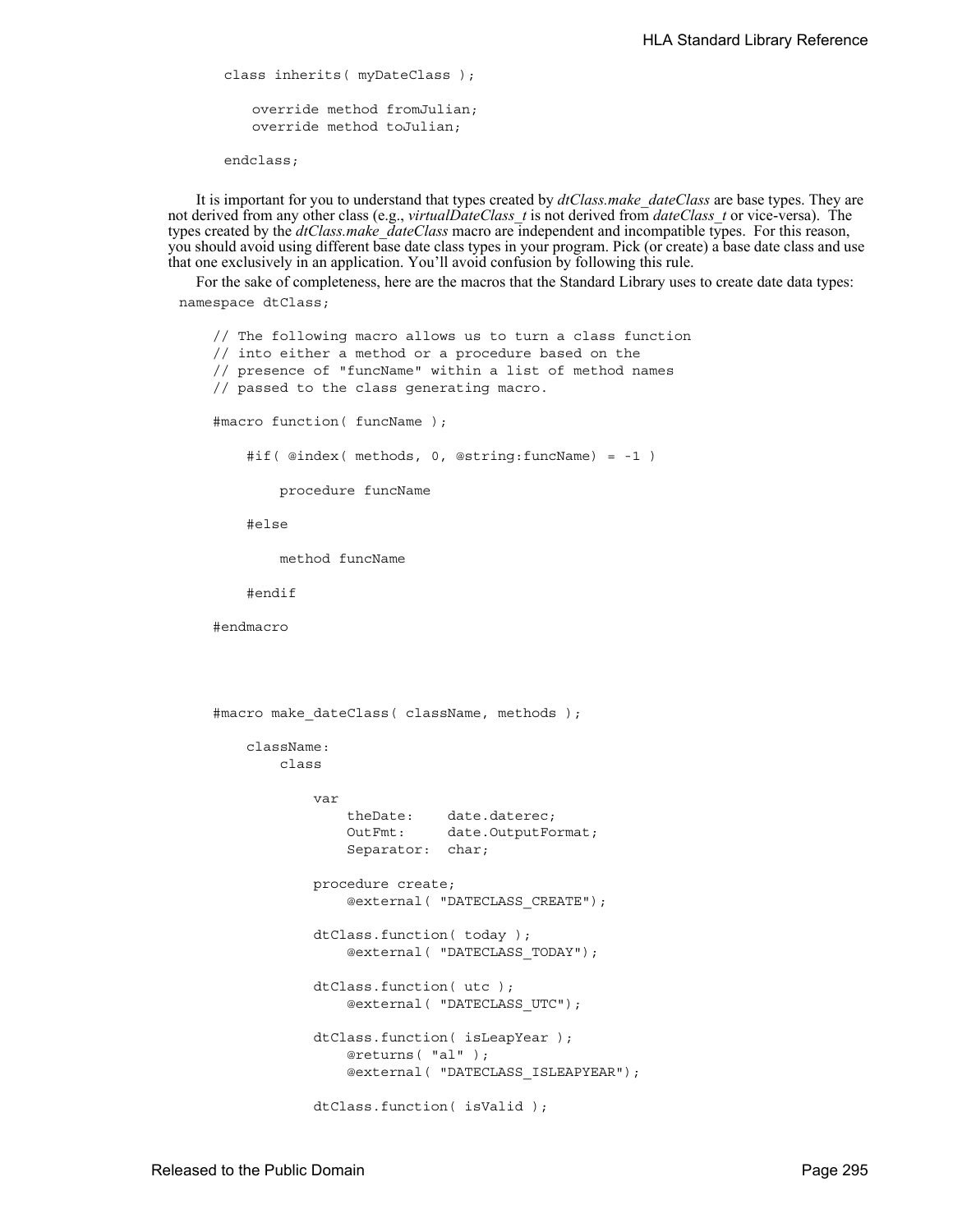```
 @returns( "al" ); 
                     @external( "DATECLASS_ISVALID");
                 dtClass.function( validate ); 
                     @returns( "al" ); 
                     @external( "DATECLASS_VALIDATE");
                 dtClass.function( a_toString ); 
                     @returns( "eax" ); 
                     @external( "DATECLASS_A_TOSTRING");
                dtClass.function( toString )( dest:string );
                     @external( "DATECLASS_TOSTRING");
                 dtClass.function( setSeparator )( c:char ); 
                     @external( "DATECLASS_SETSEPARATOR");
                 dtClass.function( setFormat )( f:date.OutputFormat ); 
                     @external( "DATECLASS_SETFORMAT");
                 dtClass.function( addDays )( days:uns32 ); 
                     @external( "DATECLASS_ADDDAYS");
                dtClass.function( subDays )( days:uns32 );
                     @external( "DATECLASS_SUBDAYS");
                 dtClass.function( addMonths )( months:uns32 ); 
                     @external( "DATECLASS_ADDMONTHS");
                 dtClass.function( subMonths )( days:uns32 ); 
                     @external( "DATECLASS_SUBMONTHS");
                 dtClass.function( addYears )( years:uns32 ); 
                     @external( "DATECLASS_ADDYEARS");
                dtClass.function( subYears )( days:uns32 );
                     @external( "DATECLASS_SUBYEARS");
                dtClass.function( fromJulian )( Julian:uns32 );
                     @external( "DATECLASS_FROMJULIAN");
                 dtClass.function( toJulian ); 
                     @returns( "eax" ); 
                     @external( "DATECLASS_TOJULIAN");
                 dtClass.function( dayOfWeek ); 
                     @returns( "eax" ); 
                     @external( "DATECLASS_DAYOFWEEK");
                 dtClass.function( dayNumber ); 
                     @returns( "eax" ); 
                     @external( "DATECLASS_DAYNUMBER");
                 dtClass.function( daysLeft ); 
                     @returns( "eax" ); 
                     @external( "DATECLASS_DAYSLEFT");
                 dtClass.function( daysBetween )
\overline{a} otherDate:date.daterec 
                 );
```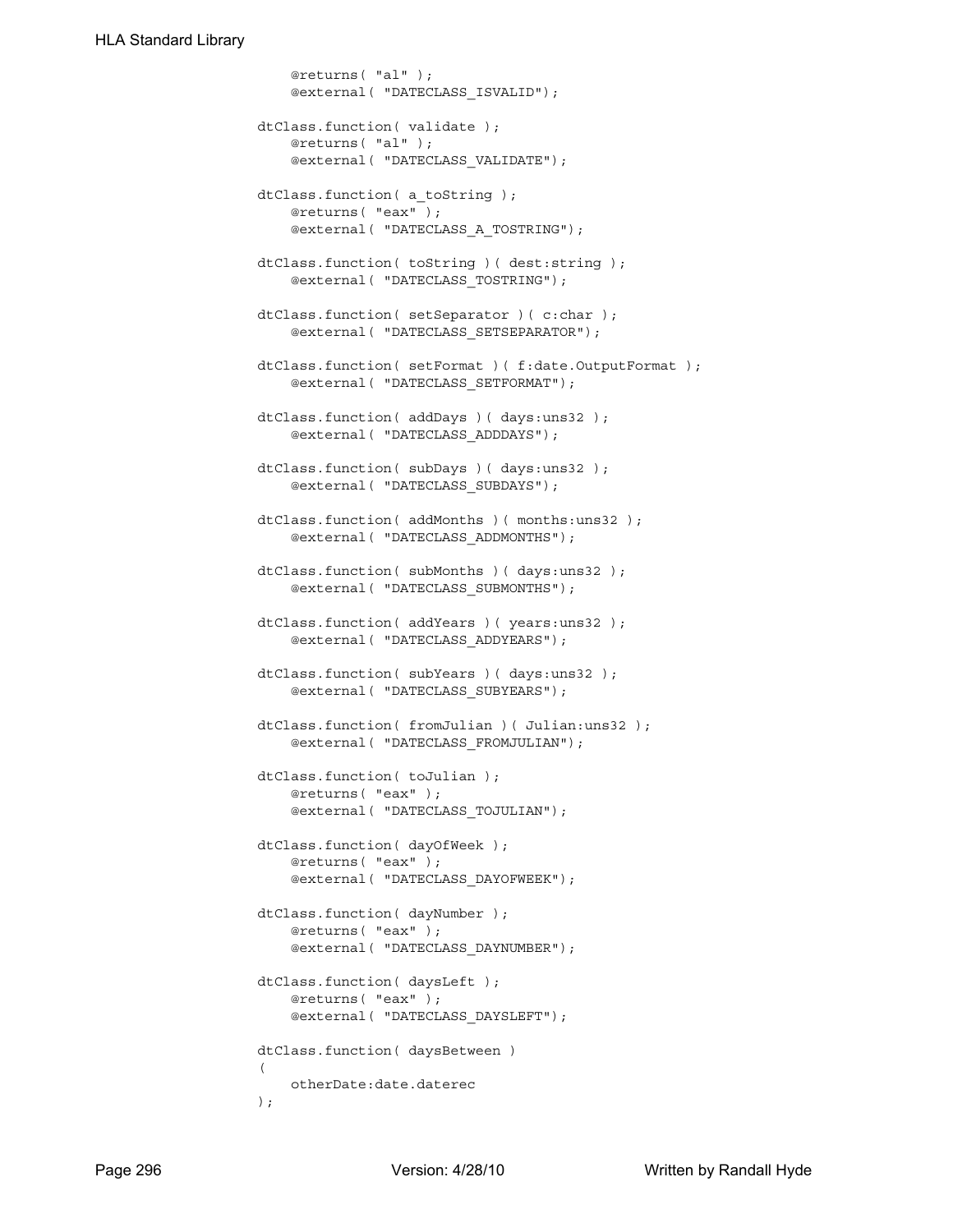```
 @returns( "eax" ); 
                     @external( "DATECLASS_DAYSBETWEEN");
                 dtClass.function( difference )
\overline{a} var otherDate:className in eax 
                 ); 
                     @returns( "eax" ); 
                     @external( "DATECLASS_DIFFERENCE");
```
endclass

#endmacro

end dtClass;

If you look closely at the *make\_dateClass* macro, you'll notice that it maps all the functions, be they methods or procedures, to the *dateClass\_t* names (which are all procedures, if you look at the source code for these functions). As noted earlier, the function code for methods and procedures is exactly the same, only the call to a given function is different based on whether it is a method or a procedure. Therefore, the *dtClass.make\_dateClass* macro maps all functions to the same set of procedures. Therefore, if you do create and use multiple date classes in the same application, the linker will only link in one set of routines (unless, of course, you overload some methods, in which case the linker will link in your new functions as well as the original *dateClass\_t* set).

# **11.9.3 Date Class Functions**

The date class type supports most of the functions associated with the date type. The main difference is that the date class functions operate directly on the date object rather than on a date value you pass as a parameter. For this reason, there aren't any macros that overload the date function parameter lists.

The following sections do not include sample code demonstrating the calling sequences for a couple of reasons:

For high level calls, the syntax deponds on the object name and type.

Low-level calling sequences don't appear here because it doesn't really make sense to make a low-level object invocation; people wanting to make low-level calls will probably use the standard date procedures rather than the object-oriented ones.

These functions are really intended for use by programmers experienced with HLA's Object-oriented assembly facilities. Note that the dtClass.hhf header file is not automatically included by stdlib.hhf; this reflects the more advanced nature of the date class module.

For the same reasons, there are no stack diagrams for these function calls. If you want more information on making calls to HLA class methods and procedures, please consult the HLA documentation.

In the following function descriptions, the symbol  $\leq$  bject $\geq$  is used to specify a date class object or a pointer to a date class object. Note that class invocations of static procedures (e.g., "dateClass t.isLeapYear") are illegal with the single exception of the constructor (the create procedure). If you call a date class procedure directly, the system will raise an exception (as ESI, which should be pointing at the object's data, will contain NULL).

#### **<object>.create();**

The *<name>.create* procedure is the object constructor. This is the only function that you may call using a class name rather than an object name. For example, *dateClass\_t.create();* is a perfectly legitimate constructor call. As is the convention for HLA class constructors, if you call a class constructor directly (using the class name rather than an object name), the date class constructor will allocate storage for a new date class object on the heap and return a pointer to the new object in ESI. Once the storage is allocated (or if you specify the name of a previously-allocated object rather than the class name), the date class constructor will initialize all the fields of the object to reasonable values (in particular, the constructor initializes the VMT pointer, initializes *theDate* to a valid date, and sets up the *OutFmt* and *Separator* fields with default values).

If you create a derived date class and add new data fields to the data type, you should override the *create* procedure and initialize those new fields in the overridden procedure. See the HLA documentation or *The Art of Assembly Language* for more details on derived classes and overriding constructors.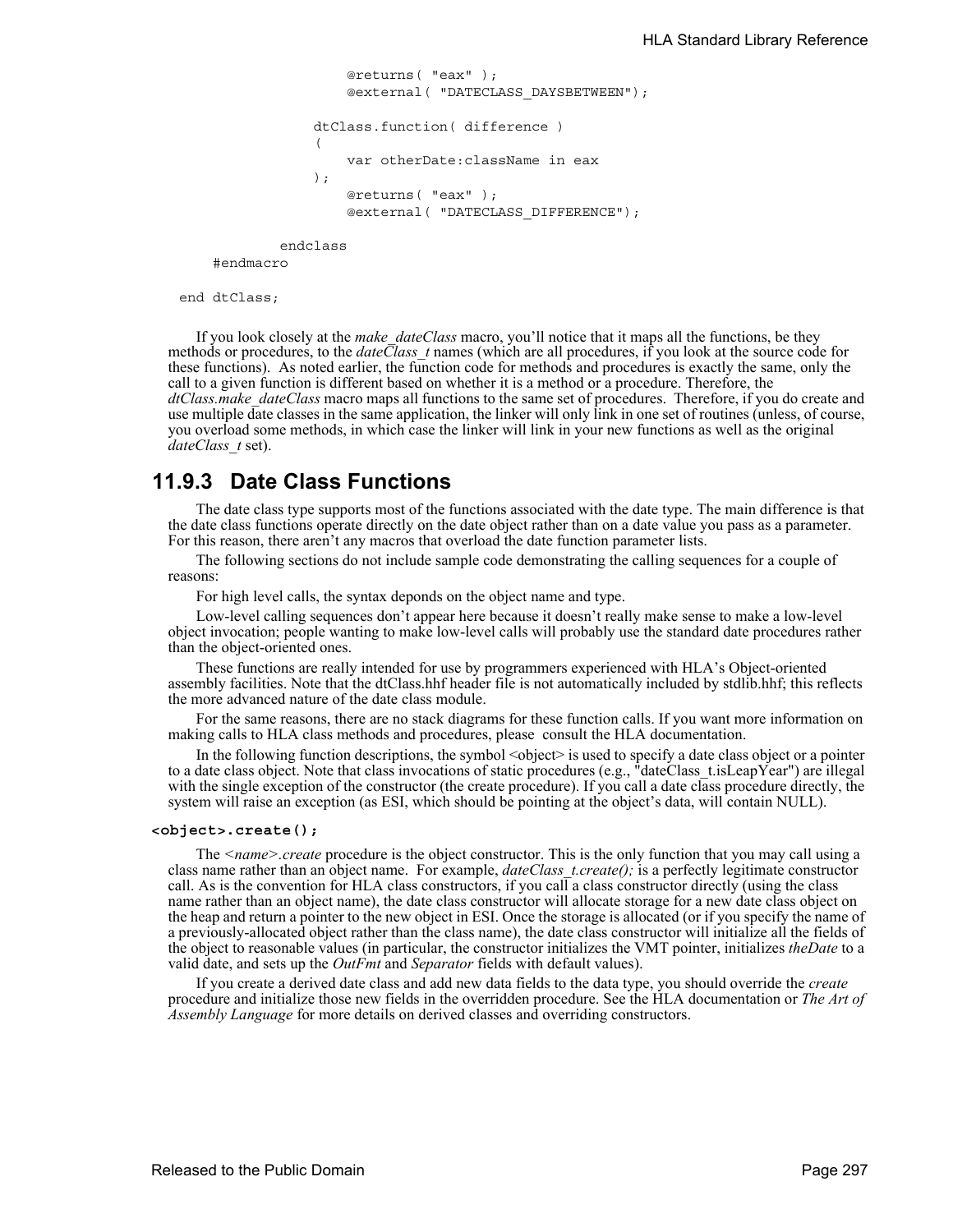# HLA Standard Library

### **<object>.isLeapYear(); @returns( "al" );**

This function returns true or false in the AL register depending upon whether the object's *theDate* field is a leap year (true if it is a leap year). See the discussion of *date.isLeapYear* for more details.

### **<object>.validate();**

This function checks the object's *theDate* field and raises an ex.InvalidDate exception if the date is not a valid date between 1/1/1600 and 12/31/2999. See the discussion of *date.validate* for more details.

### **<object>.isValid(); @returns( "al" );**

This function checks the object's *theDate* field and returns false in EAX if the date is not a valid date between 1/1/1600 and 12/31/2999 (it returns true otherwise). See the discussion of *date.isValid* for more details.

#### **<object>.toJulian(); @returns( "eax" );**

This function converts the Gregorian (i.e., standard) date found in the object's *theDate* field into a Julian day number. See the discussion of *date.toJulian* for more details.

### **<object>.fromJulian( jd:uns32 );**

This function converts the Julian Day Number passed as the argument to a Gregorian (i.e., standard) date and stores the result the object's *theDate* field. See the discussion of *date.fromJulian* for more details. This function will raise an *ex.InvalidDate* exception if the Julian Day Number conversion produces a date outside the range 1/1/1600 to 12/31/2999. See the discussion of *date.fromJulian* for more details.

### **<object>.dayNumber(); @returns( "eax" );**

This function converts the Gregorian date found in the objects *theDate* field into a day number into the current year. It returns the day number in the EAX register. See the discussion of *date.dayNumber* for more details.

## **<object>.daysLeft(); @returns( "eax" );**

This function returns the number of days left in the current year *counting the object's theDate field.* See the discussion of *date.daysLeft* for more details.

## **<object>.dayOfWeek(); @returns( "eax" );**

These functions return, in EAX, a value between zero and six denoting the day of the week of *theDate*. See the discussion of *date.dayOfWeek* for more details.

#### **<object>.daysBetween( otherDate:daterec ); @returns( "eax" );**

This function returns an uns32 value in EAX that gives the number of days between object's date and the daterec value passed as a parameter dates. See the discussion of *date.daysBetween* for more details.

#### **<object>.difference( var otherDate:<classType> ); @returns( "eax" );**

This function returns an uns32 value in EAX that gives the number of days between object's date and the date class object value passed as a parameter. The parameter type ("<classType>") must be the same type as <object>. See the discussion of *date.daysBetween* for more details.

## **<object>.addDays( days:uns32 );**

This procedure adds the parameter value (in days) directly to the object's *theDate* field. See the discussion of *date.addDays* for more details.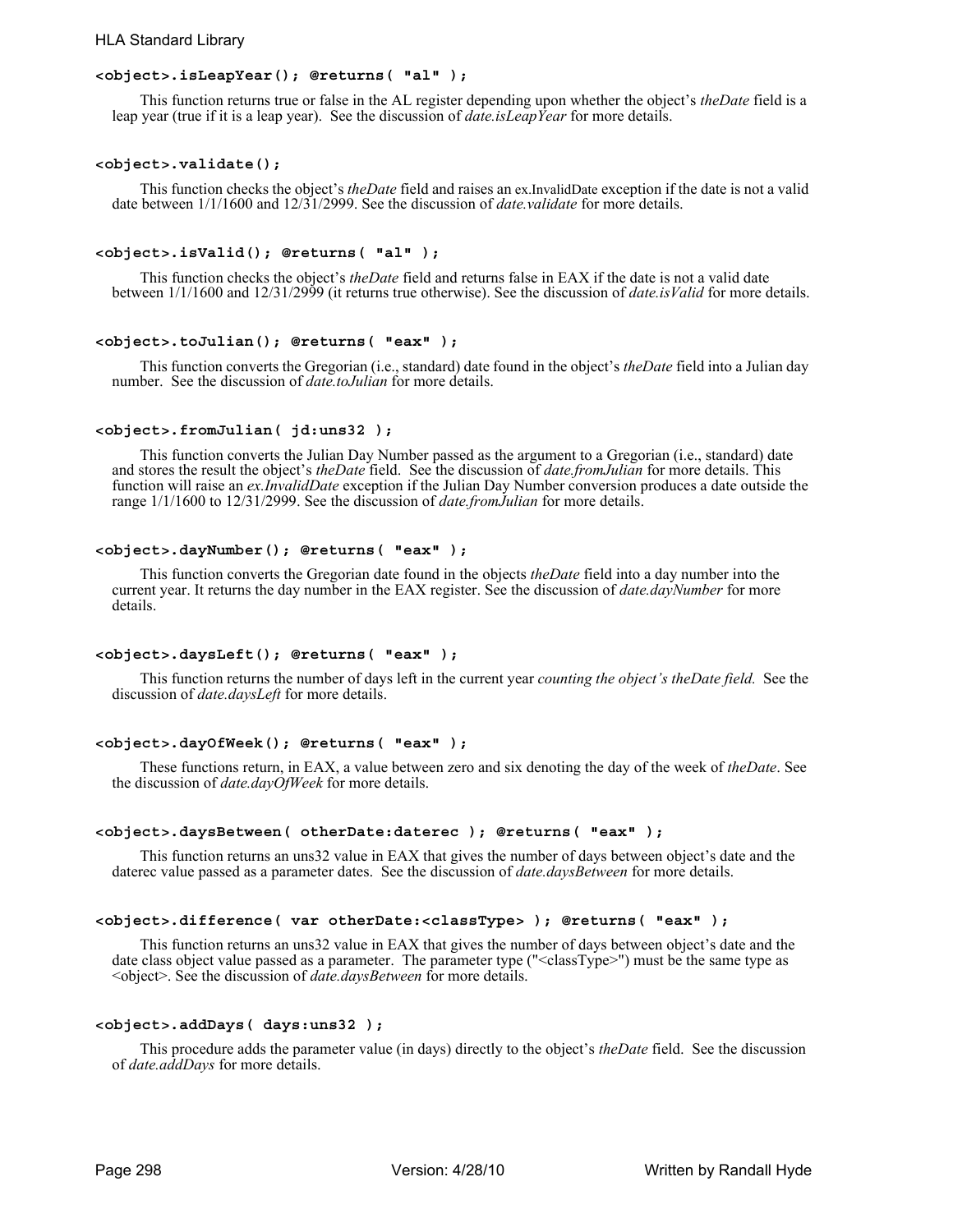### **<object>.addMonths( months:uns32; var dr:date.daterec );**

This procedure adds the parameter value (in months) directly to the object's *theDate* field. See the discussion of *date.addMonths* for more details.

#### **<object>.addYears( years:uns32; var dr:date.daterec );**

This procedure adds the parameter value (in years) directly to the object's *theDate* field. See the discussion of *date.addYears* for more details.

#### **<object>.subDays( days:uns32; var dr:date.daterec );**

This procedure subtracts the parameter value (in days) directly from the object's *theDate* field. See the discussion of *date.subDays* for more details.

#### **<object>.subMonths( months:uns32; var dr:date.daterec );**

This procedure subtracts the parameter value (in months) directly from the object's *theDate* field. See the discussion of *date.subMonths* for more details.

#### **<object>.subYears( years:uns32; var dr:date.daterec );**

This procedure subtracts the parameter value (in years) directly from the object's *theDate* field. See the discussion of *date.subYears* for more details.

#### **<object>.today();**

Stores the local date (today's date) into the object's *theDate* field. See the discussion of *date.today* for more details.

#### **<object>.utc( var dr:date.daterec );**

Stores the UTC date (today's GMT date) into the object's *theDate* field. See the discussion of *date.utc* for more details.

#### **<object>.toString( s:string );**

This function converts the object's *theDate* field to a string (using the output format specified by the object's *theDate* field and the separator character specified by the object's *OutFmt* field) and stores the result in the specified string. See the discussion of *date.toString* for more details.

#### **<object>.a\_toString( dr:daterec ); @returns( "eax" );**

This function converts the object's *theDate* field to a string (using the output format specified by the object's *theDate* field and the separator character specified by the object's *OutFmt* field) and stores the result in storage it allocates on the heap. This function returns a pointer to the new string in the EAX register. See the discussion of *date.a\_toString* for more details.